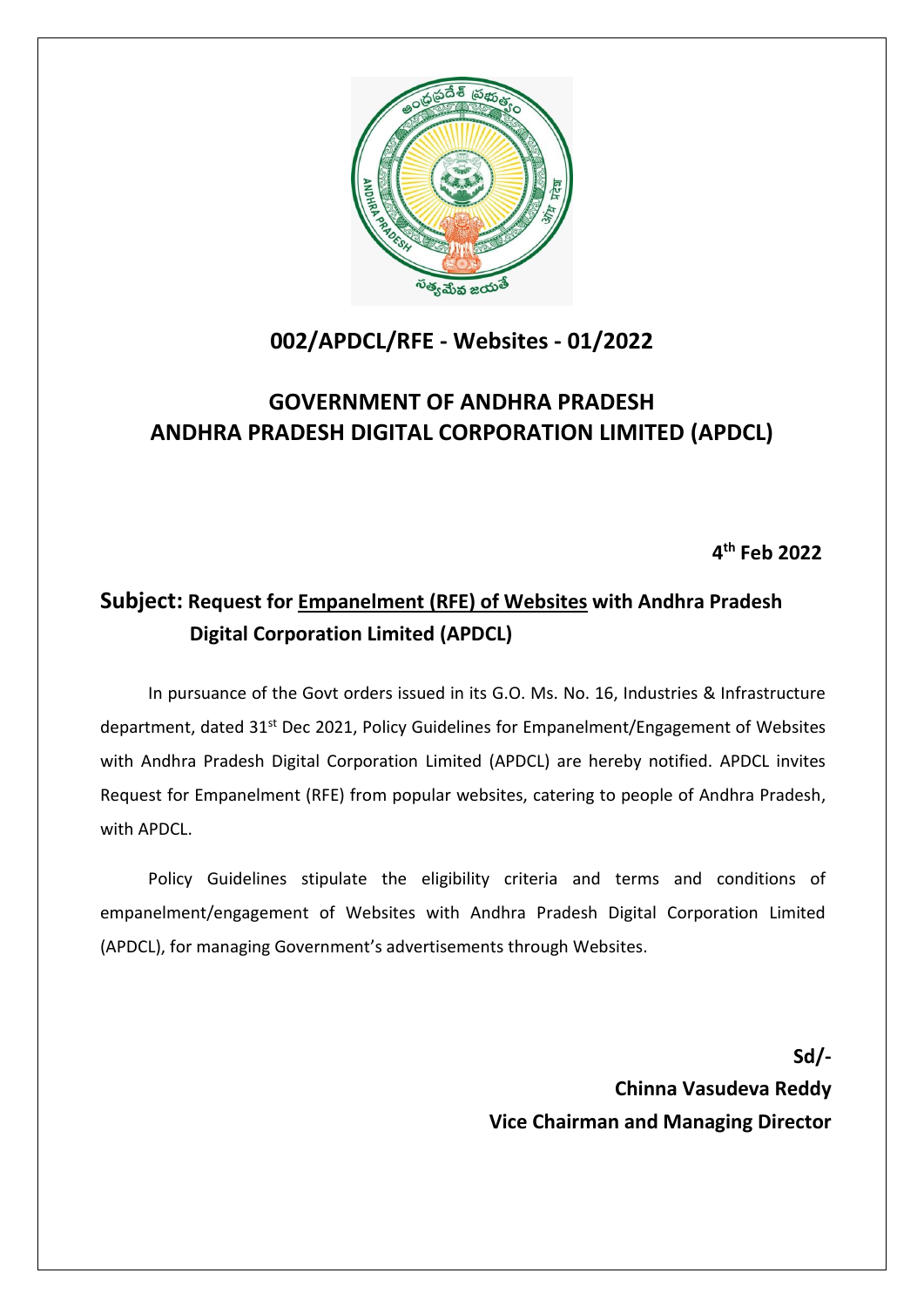# **Request for Empanelment (RFE)**

**of**

# **Websites with Andhra Pradesh Digital Corporation Limited (APDCL)**

**Andhra Pradesh Digital Corporation Limited**

**Government of Andhra Pradesh**

**February 2022**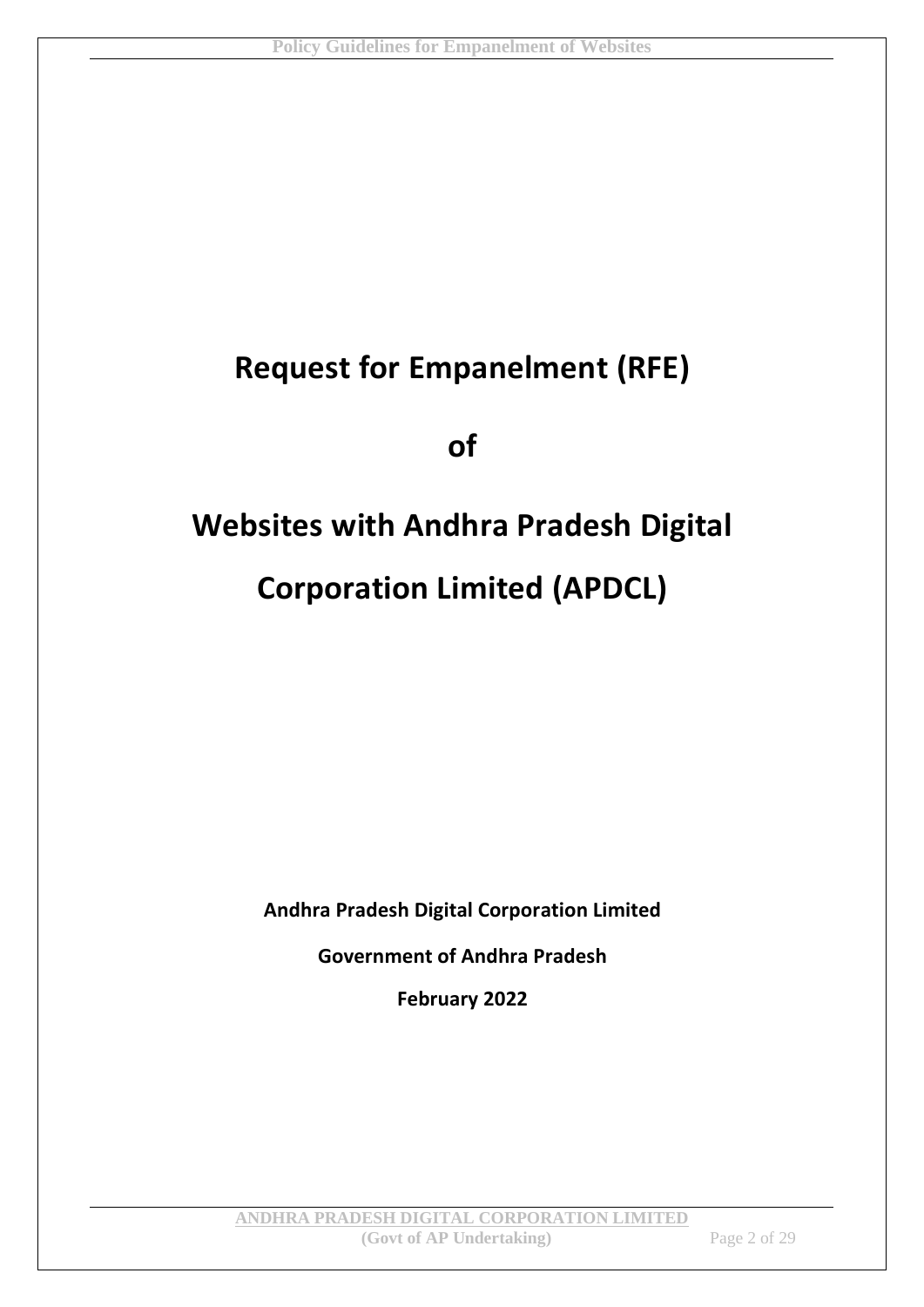# **CONTENTS**

| <b>Clause</b> | <b>Topic</b>                          | Page           |
|---------------|---------------------------------------|----------------|
| $\mathbf{I}$  | Datasheet                             | 5              |
| $\mathbf{II}$ | About the Government                  | 5              |
| III           | About the APDCL                       | 6              |
| IV            | Need for Policy Guidelines            | 6              |
| $\vee$        | <b>Digital Policies</b>               | $\overline{7}$ |
| VI            | Eligibility Criteria for Empanelment  | 8              |
| VII           | <b>Commercial Bid</b>                 | 10             |
| VIII          | <b>Other Terms and Conditions</b>     | 12             |
| IX            | Process of Engagement                 | 13             |
| X             | Validity Period for Policy Guidelines | 13             |
| XI            | Period of Empanelment                 | 13             |
| XII           | <b>Completeness of Response</b>       | 14             |
| XIII          | Preparation Costs and Related Issues  | 14             |
| XIV           | <b>Security Deposit</b>               | 14             |
| XV            | Penalty                               | 15             |
| XVI           | Revocation of Agreement/Contract      | 15             |
| XVII          | Force Majeure                         | 16             |
| XVIII         | <b>Dispute Resolution</b>             | 16             |
| XIX           | Legal                                 | 16             |
| XX            | <b>Empanelment Document</b>           | 16             |
| XXI           | <b>Details of Fees</b>                | 17             |
| XXII          | Last Date of Submission of Tender     | 17             |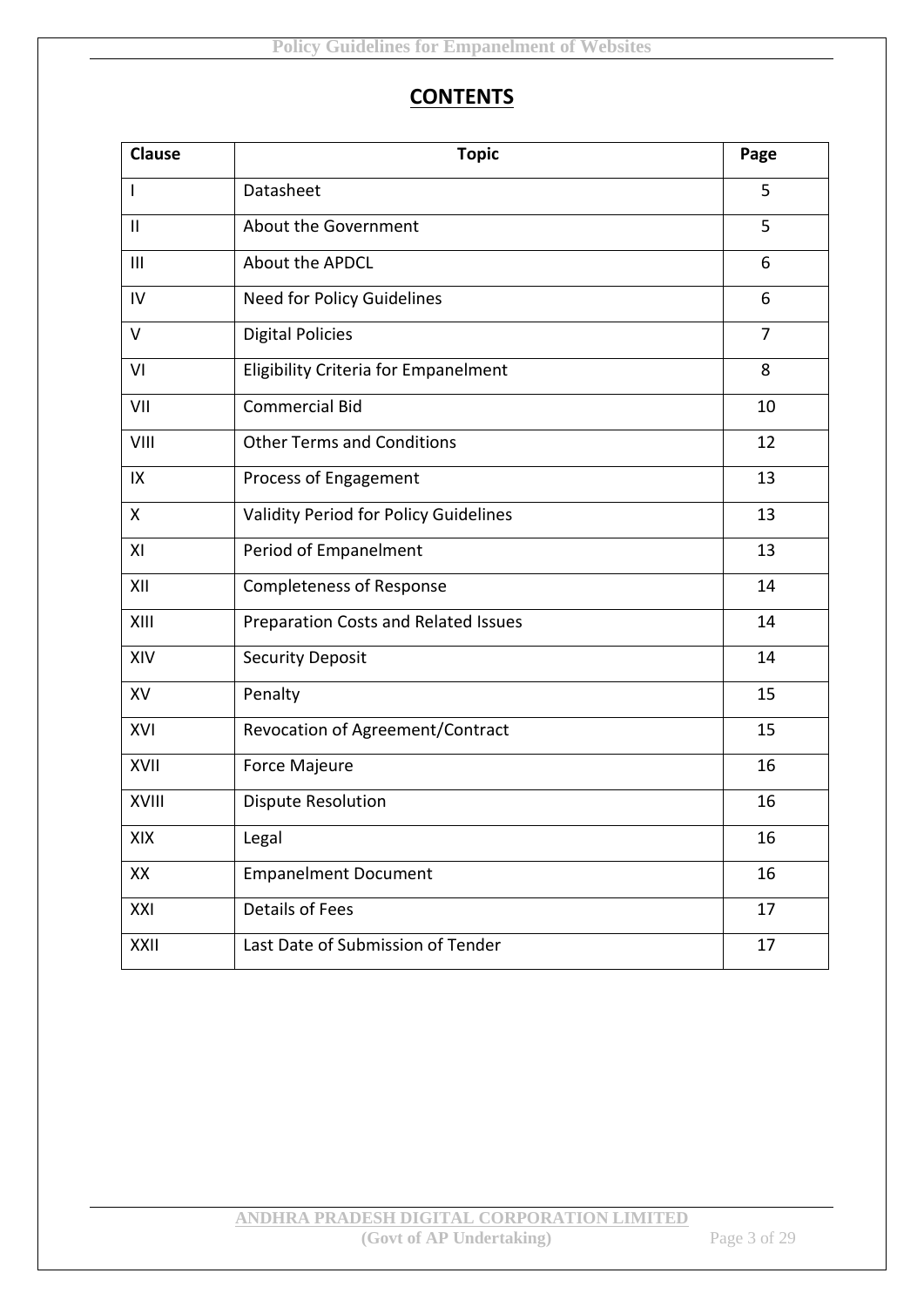# **ANNEXURES**

| <b>Annexure</b> | <b>Topic</b>                                                      |    |
|-----------------|-------------------------------------------------------------------|----|
|                 | <b>Bid Submission Procedure</b>                                   | 18 |
| $\mathbf{I}$    | <b>Application Form</b>                                           | 19 |
| Ш               | Details of the Applicant                                          | 22 |
| IV              | Agreement                                                         | 24 |
| V               | Declaration of not having blacklisted                             | 26 |
| VI              | Declaration of not having tampered with the empaneled<br>document | 27 |
| VII             | Financial Bid - Ad Properties and Quotes                          | 28 |
| VIII            | <b>Checklist of Documents</b>                                     | 29 |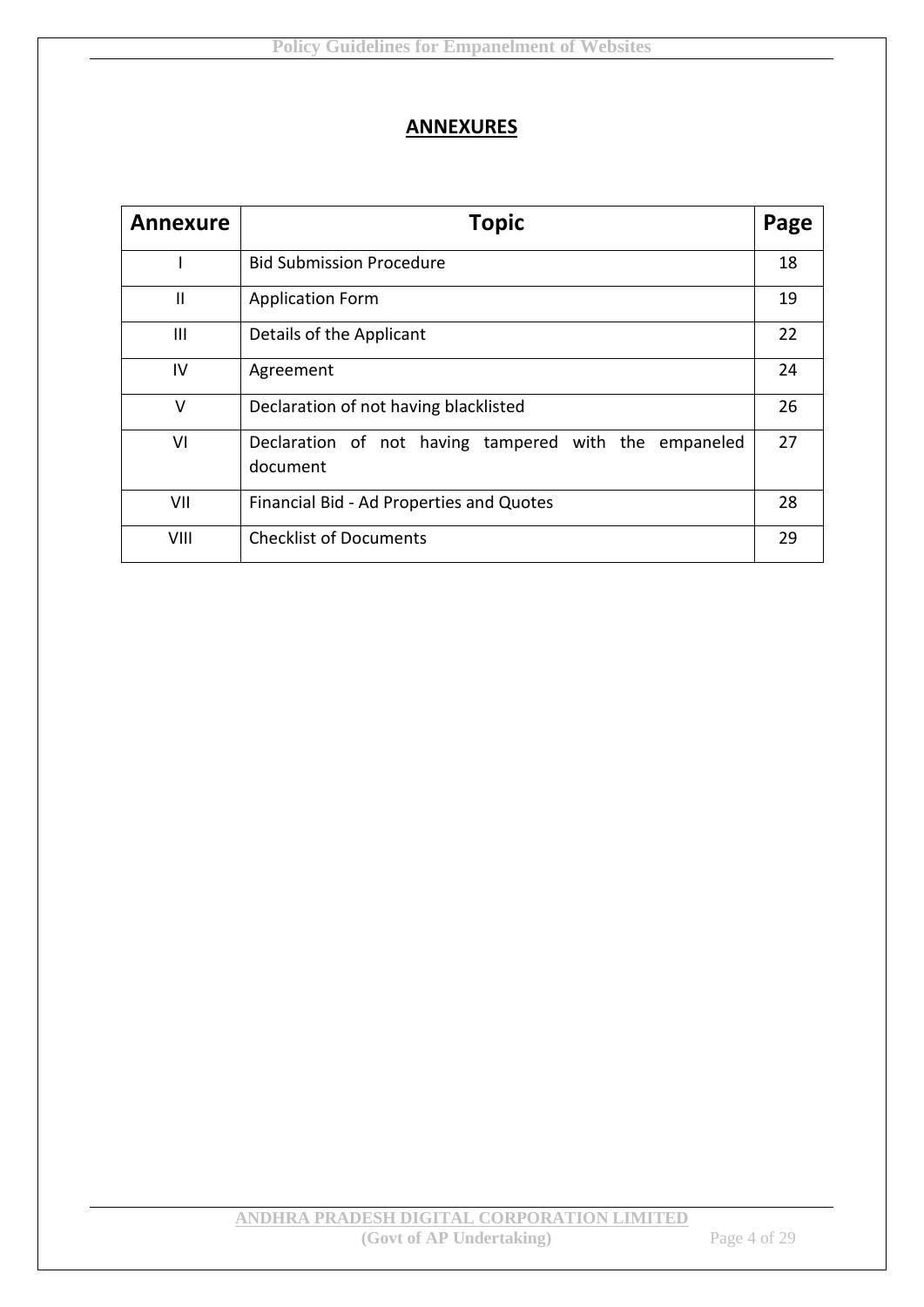# **I. Data Sheet**

| No. | Information                                                                                | Details                                                                                                                                                                                                                                              |
|-----|--------------------------------------------------------------------------------------------|------------------------------------------------------------------------------------------------------------------------------------------------------------------------------------------------------------------------------------------------------|
| 1.  | Date of Publishing of Policy Guidelines and<br>EOI document for Empanelment of<br>Websites | 4 <sup>th</sup> Jan 2022                                                                                                                                                                                                                             |
| 2.  | <b>Address for Communication</b>                                                           | Vice-Chairman & Managing Director,<br>Andhra Pradesh Digital Corporation,<br>5 <sup>th</sup> Floor, Next Space Building,<br>D. No 7-201, RS No 14/3A<br>Kunchana Palli, Tadepalli Mandal,<br>Guntur - 522501, Andhra Pradesh.<br>Ph: +91 99599 88888 |
| 3.  | Last date for submission of written queries<br>(through email only)                        | Email: vcmd-apdc@ap.gov.in<br>2PM on 14 <sup>th</sup> Feb 2022                                                                                                                                                                                       |
| 4.  | <b>Pre-Empanelment Meeting</b>                                                             | 2PM on 15 <sup>th</sup> Feb 2022                                                                                                                                                                                                                     |
| 5.  | Last date for submission of RFE                                                            | 2PM on 21st Feb 2022                                                                                                                                                                                                                                 |
| 6.  | RFE Bid Opening Time and Date                                                              | 4PM on 21st Feb 2022                                                                                                                                                                                                                                 |
| 7.  | <b>Policy Guidelines Validity Period</b>                                                   | Five (5) years or until modified by Govt<br>Order.                                                                                                                                                                                                   |
| 8.  | <b>Empanelment Validity Period</b>                                                         | One (1) year, extendable for further<br>periods of one (1) year at a time.                                                                                                                                                                           |
| 9.  | <b>Application Fees</b>                                                                    | ₹5,000/- in the form of DD from any<br>nationalized bank, in favor of the Chief<br>General Manager - Finance, APDCL.                                                                                                                                 |
| 10. | <b>Security Deposit</b>                                                                    | ₹1,00,000 (Rupees One Lakh only), in<br>the form of a Bank Guarantee.                                                                                                                                                                                |
| 11. | <b>Empanelment Document</b>                                                                | It can be downloaded free of charge,<br>from www.ipr.ap.nic.in or<br>www.apdc.ap.gov.in                                                                                                                                                              |

# **II. About the Government**

Government of Andhra Pradesh is the administrative and ruling authority for the State of Andhra Pradesh, under the federal structure of constitution of the Country of India (the government for the Indian state of Andhra Pradesh). The Government of Andhra Pradesh is a democratically elected body, with 175 MLAs elected to the Legislative Assembly for a 5-year term, that governs the State of Andhra Pradesh, India. The state government is headed by the Governor of Andhra Pradesh as the nominal head of the state, with a democratically elected Chief Minister as the real head of the executive.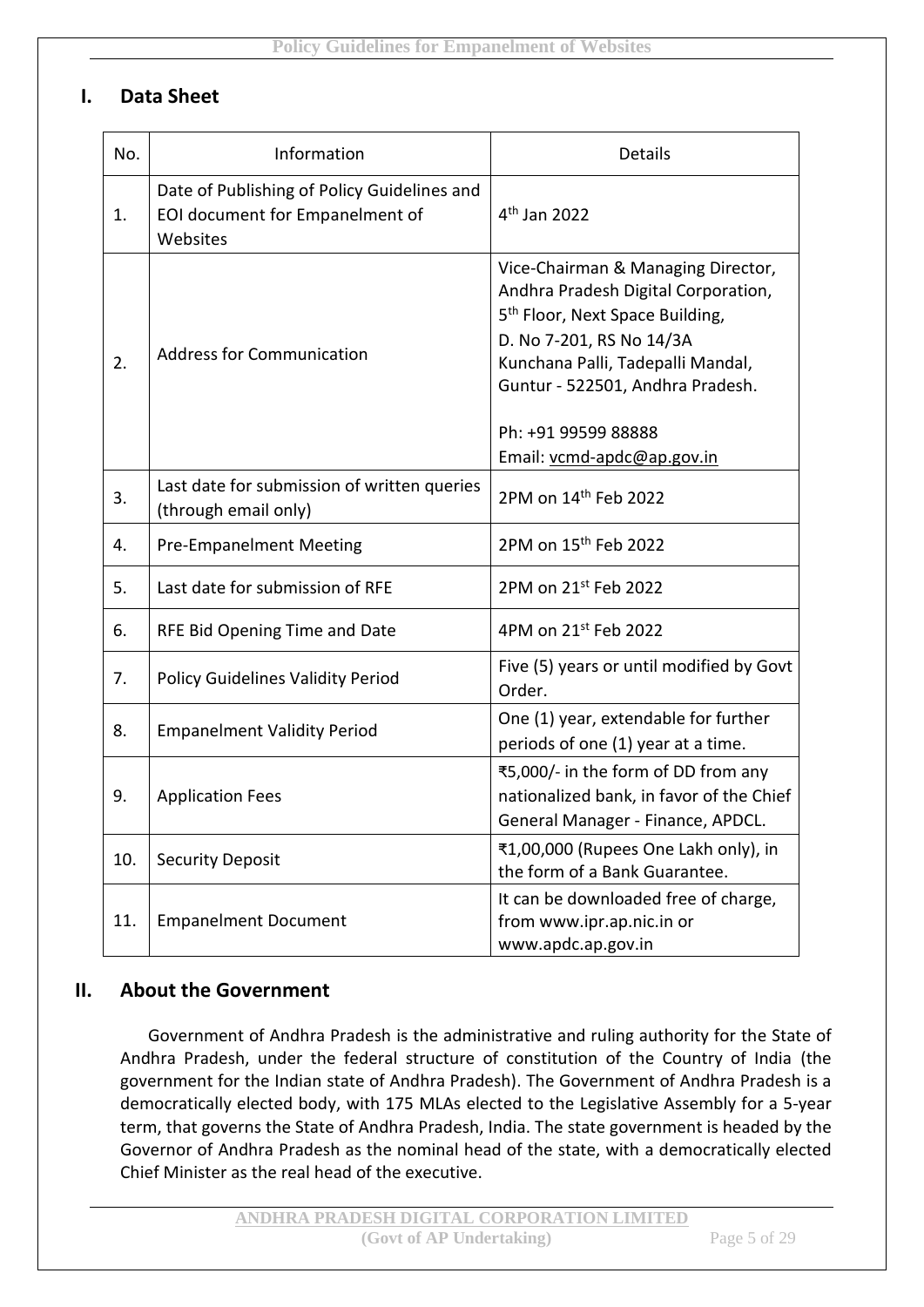# **III. About the APDCL**

Government of AP has established Andhra Pradesh Digital Corporation Limited (APDCL) for strategically leveraging the Digital Media platforms by building direct Communication with the people, to propagate the vision of the Govt. and to drive AP Digital Mission with desired objectives. The Government's aim here is to publicize the information about welfare and development schemes through visual content and messaging via Digital Media platforms, including websites.

APDCL will be the Nodal agency for all State Govt. Ministries/Departments/Public Undertakings/ Corporations/ Societies/ Govt Institutions/ Local Bodies etc. for all digital advertising through **empaneled Websites**. This includes all paid outreach campaigns. All releases of such advertisements shall be through APDCL.

APDCL shall undertake Government's uniform communication strategy through Digital Media, as per the instructions of the Govt., from time to time.

# **IV. Need for Policy Guidelines**

- 1. Staying Relevant with the change in the way information is consumed: The affordability and usage of Communication Technologies like the Smart Phones, Wireless Communication and Broadband has made changes in the way people consume the information needed for them. A major share of the Indian population is presently active on various social/digital media platforms and these numbers are increasing every day. People consume news, information, and entertainment through digital platforms. These days majority of the people access popular print media content also through their websites and mobile apps, instead of their printed newspaper. The increasing ease of access of digital media through hand-held devices and ubiquity of internet has further enhanced the reach of digital media.
- 2. With the increasing number of people (especially youth) spending time on digital media platforms, these platforms may provide avenue for communication and outreach. The digital media platforms not only cater to an increasing number of people but also facilitate targeted approach which helps in reaching out to desired set of people in an efficient and cost-effective manner. This increases the effectiveness of communication to the levels those can never be achieved with the conventional media. For instance, COVID Safety messages can be customized to the realities of segments in various dimensions like Students, Housewives, Shop Keepers, Factory workers etc. within the same Campaign.
- 3. Cost Efficiency of Digital Media: Typically, Digital advertising has proven to be more cost effective than traditional advertising media. When combined with the ability to target effectively by Demographics, Location, Age Group, Gender etc., Government of Andhra Pradesh can optimize its costs while increasing the effectiveness of the public relations messaging.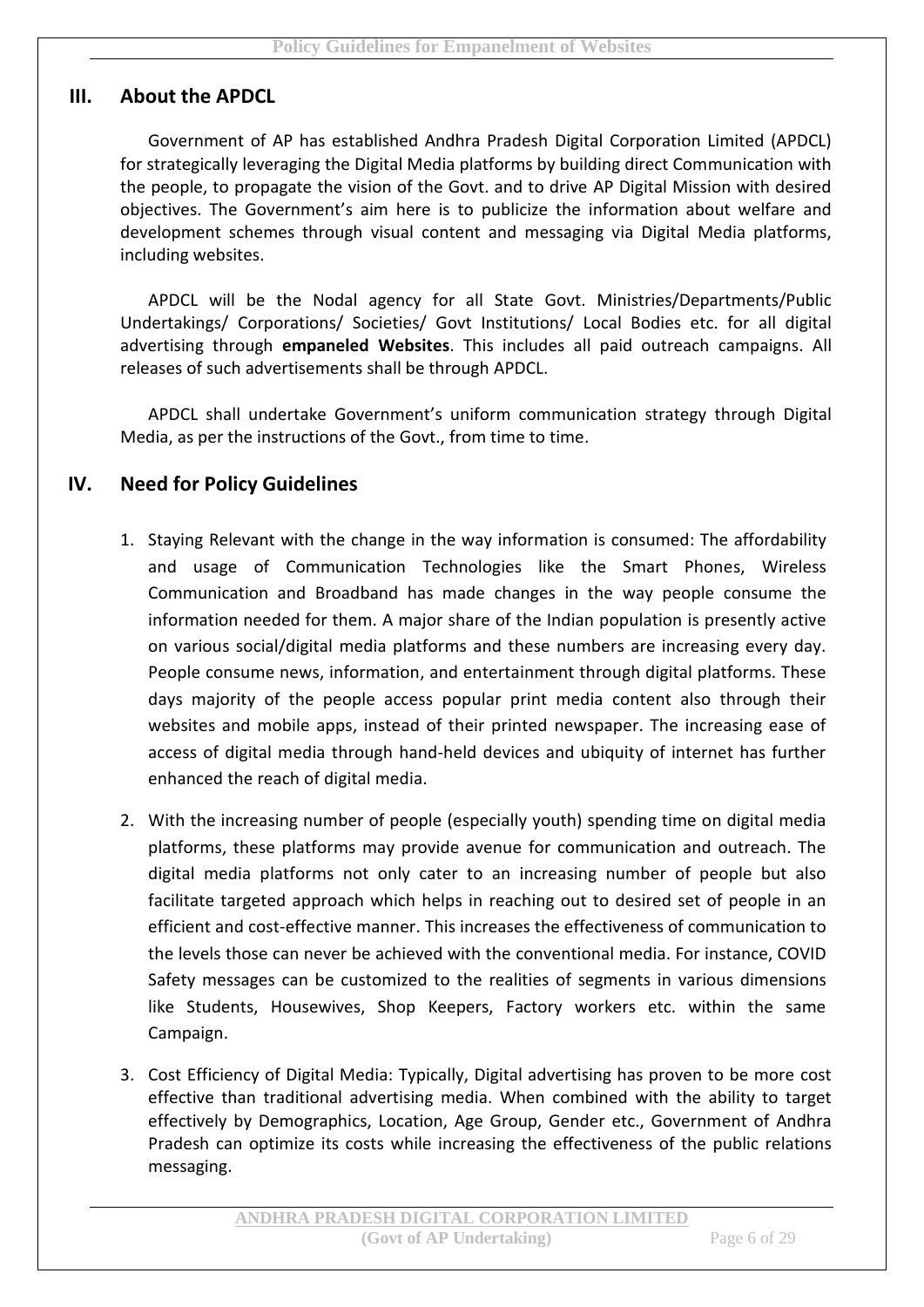- 4. Capability of the Digital Media to provide Feedback Mechanisms for continuous improvement of the Messaging Effectiveness: Unlike the Conventional Media, Digital Media can provide feedback to the advertiser about various KPIs & Metrics Inherent to the Digital Platforms. A good Digital Media Intelligence Practice can further help in making data-driven, fact-based decisions right from Budgeting, Media Ad Spend apportioning till the visual elements that provide more engagement in a Video Advertisement.
- 5. Media Intelligence & Analytics Capabilities: The development in the field of Data Science like Deep Learning helps the advertisers to understand the media consumption and engagement. KPIs and the Metrics can provide very powerful and actionable insights when they are further analyzed using those Analytics methods and Tools. The Government and the Public can greatly benefit from such insights since they can improve the way Government communicates with the people. For instance, customized surveys by Citizen segment over Digital Ads can be run, verify identity and then use the survey response to frame policies and schemes better.
- 6. Flexibility and the capability of using multiple content formats: Unlike Conventional Media buying, Digital Media Buying & the Ad Platforms can accommodate various types of content in a Single Campaign. For instance, the customized COVID Safety messaging can be accommodated in a Single Campaign on a Digital Platform with various durations of the same content.

Hence there is a definite need for policy guidelines for engagement of Websites, so that assured reach may be attained on payment basis to increase visibility of government messaging.

In view of the above benefits derived from the capabilities, APDCL realizes that the Digital Media Advertising & Communication should be treated differently with a focused approach right from Communication Strategy. Digital Advertising/Media Agencies face different market realities when compared to the Conventional Media Agencies, they need to have digitally focused capabilities since the agglomeration of the effectiveness of a Digital Media Campaign is governed by the Algorithms and methods of the Digital Ad Platforms. Appreciating these facts, a different approach is proposed for the Empanelment of the Vendors and the structure of the Contract when compared to the Conventional Media Empanelment.

# **V. Digital Policies**

In view of the above listed reasons, APDCL has come up with centralized and comprehensive Digital advertisement policies for Websites to achieve the below desired objectives:

- 1. Prepare effective strategies for execution of IEC (Information, Education and Communication) activities of the Govt., flagship programs with a uniform communication strategy.
- 2. Enable Government, Ministries and APDCL to engage with Websites on the basis of various criteria, terms and conditions, and processes stipulated in this document.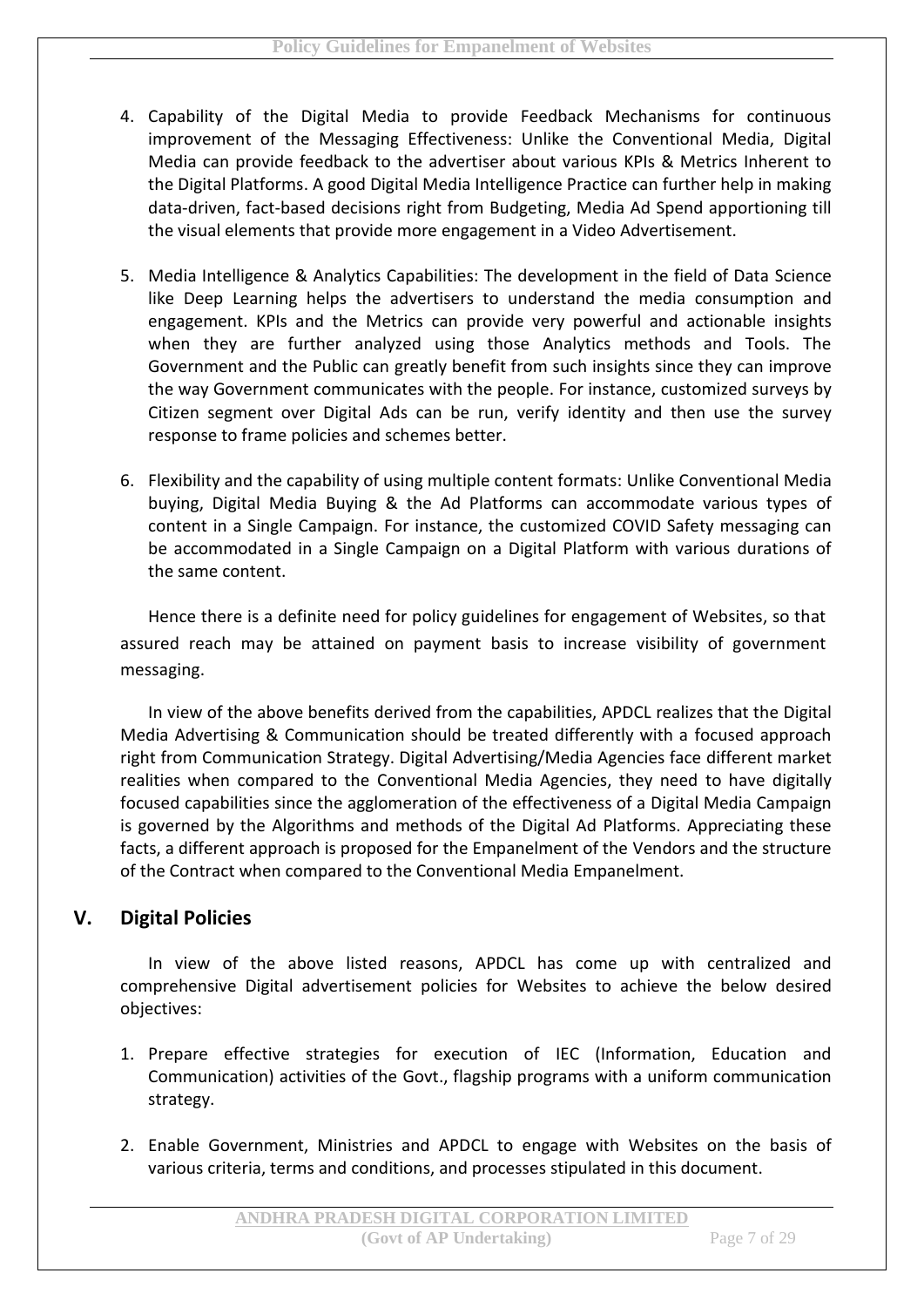3. Coordinate, control and track these activities in an effective manner to reach wider audience.

# **VI. Eligibility Criteria for Empanelment**

- 1. The website must be at least TWO years old and must be continuously in operation under the same name (website address) for a minimum of two years. The period shall be calculated backwards from the date on which the website applies for empanelment with APDCL.
- 2. The website must have a minimum average Unique Users (UU Unique users refer to the number of distinct individuals visiting a given website over a specified period of time), (from within India) per month (based on the data of twelve (12) months immediately preceding the date of application), as indicated below in Section VII (2). APDCL will make use of data provided by comScore India or Google Analytics or any other credible agency having industry-wide acceptance to verify the UU count.
- 3. Once empaneled with APDCL, the websites will place all APDCL released advertisements only through the Third-Party-Ad-Server (3-PAS) engaged by APDCL. However, in case of APDCL deciding to accept reports from a third-party server engaged by the empaneled websites, APDCL will not bear any cost in this regard and the entire expenditure on engagement of Third-Party Server will be borne by the website only.
- 4. Only the websites which are owned and operated by companies that are incorporated or registered in India will be considered for empanelment. However, websites owned by foreign companies / origin may be eligible if such websites have a wholly owned company registered and operating in India, which looks after their Indian advertisement business. In such case, the Indian branch of foreign company must be at least two years old.
- 5. This bid is open to only non-Government websites. Government websites will be empaneled if they accept the rates offered to other similar category websites and Ad properties by APDCL, provided the number of unique users is as per the criteria for that category.
- 6. Different websites belonging to one company / group can be empaneled, provided they separately / individually fulfill the UU count criteria. In other words, bunching / adding of UU count of the different websites of one group / company shall NOT be permitted. Also, in such cases, separate applications for each website shall have to be submitted along with applicable fee.
- 7. Company/Website undertakes to comply with the rules and regulations stipulated in the Information Technology (Intermediary Guidelines and Digital Media Ethics Code) Rule, 2021 and Information Technology Act, 2020, and other extant laws of the land.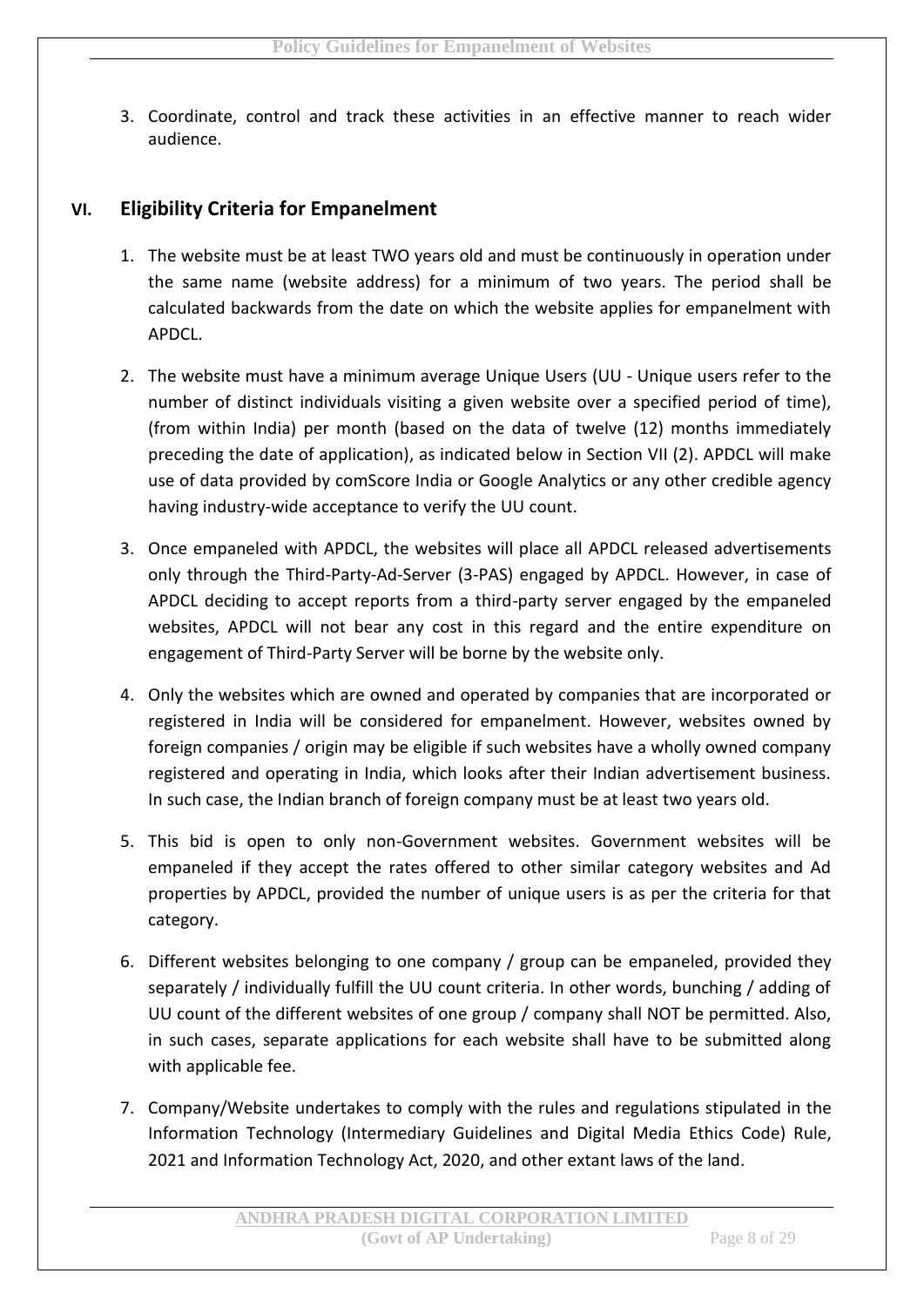- 8. APDCL reserves the right to decline empanelment or suspend empanelment of any website if its content is found to be anti-national / obscene / indecent / anti-social / violative of communal harmony and national integrity etc., or deemed objectionable in any form as determined by the competent Committee, or if the website acts in violation of the extant Cyber Laws of India.
- 9. Only the applications submitted directly by companies owning and operating the website shall be entertained. In other words, no intermediary agency is eligible to apply on behalf of a website or group of websites.
- 10. APDCL advertisements / messages must be displayed prominently for maximum viewership and to obtain the stipulated Click Through Rate (CTR).
- 11. Company/Website should not have been barred by any department of Government of India, any State Government/UT, PSU, etc. during the last 5 years. No complaint should be pending with any Government or its agencies. An affidavit, to this effect, in this regard should be submitted by the Company/Website. The Company/Website further agrees to inform APDCL if they are blacklisted / suspended subsequently within 3 days of receiving the suspension order.
- 12. Real time dashboard which shows the actual quantified outcome of the campaign, in the format prescribed/approved by APDCL, at any given point of time as well as the dated reports must be provided. The consolidated execution report should also be provided in the format prescribed/approved by APDCL once the campaign is over.
- 13. The Digital Advertising Agency should give complete access to the data obtained through the campaigns and handover all data gathered during the campaigns.
- 14. Companies/Websites once empaneled, shall have to promptly reply to all the enquiries, execute orders as per the order terms of APDCL and keep the APDCL informed of new products/ developments / innovative ideas that shall help reduce the cost and improve quality, reliability, etc.
- 15. The entire Data & the Intellectual property generated from the activity will be owned fully by APDCL. All the real and virtual creations will be the property of APDCL and Intellectual Property Rights will vest with APDCL.
- 16. Company/Website shall inform APDCL in case any change takes place in their official address, bank account details, ownership, etc, within seven (7) days from any such change. In case such information is withheld, APDCL may take necessary punitive actions as deemed fit in the circumstances.
- 17. Authorized personnel shall be designated by the Company/Website for any communication with APDCL. In case there is a change in the authorized representative or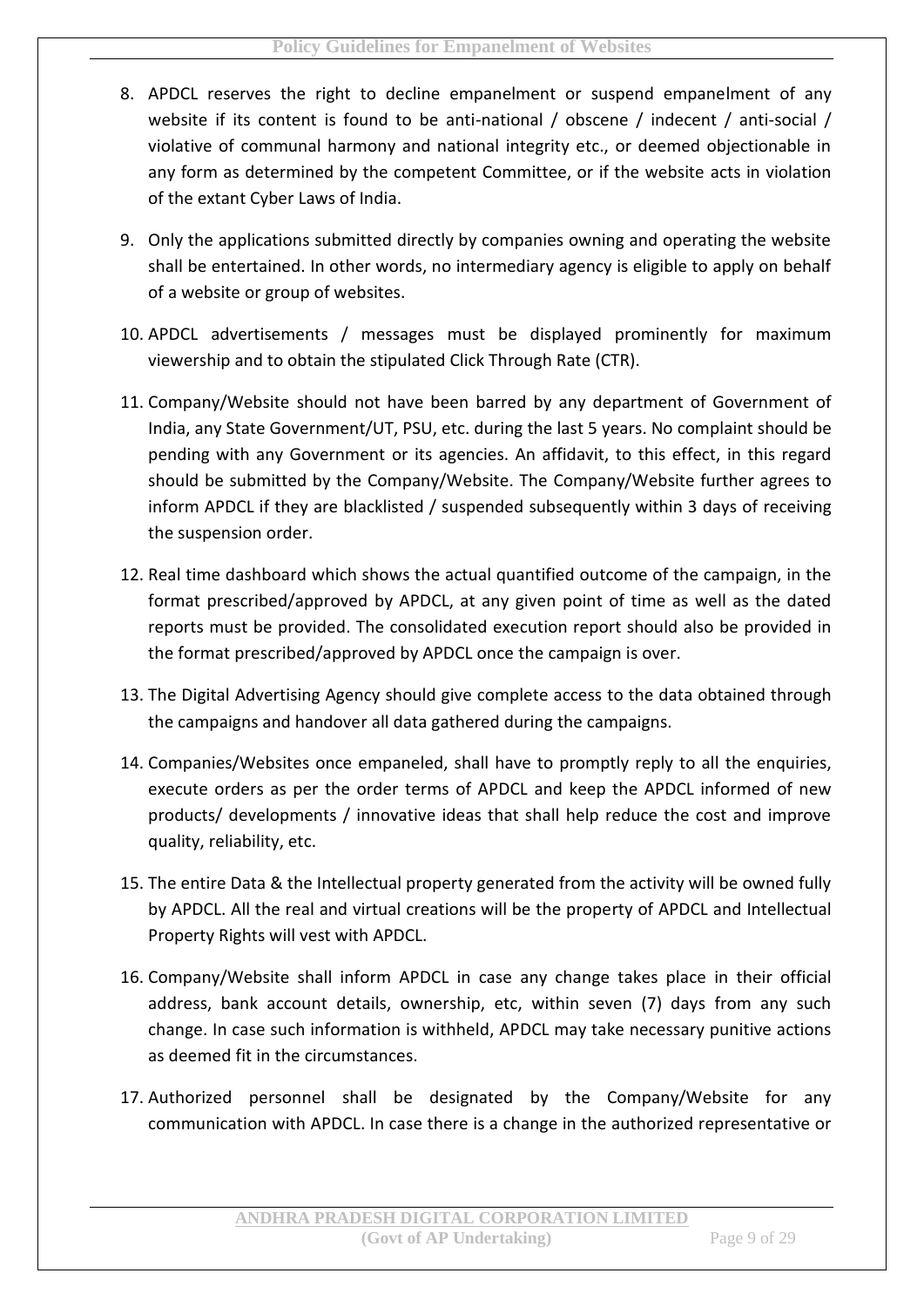his/her email ID or phone number or other such details, the same shall be communicated to APDCL, within seven (7) days from any such change.

- 18. Company/Website is required to provide professional, objective, and impartial service and always hold the Andhra Pradesh Government's interests paramount, without any consideration for further work, and strictly avoid conflicts with other assignments or their own corporate interests.
- 19. Company/Website shall apply for empanelment along with notarized relevant documents under name, signature, and seal of authorized signatory, stating that the information submitted by them is correct and they will abide by all Terms & Conditions.

# **VII. Commercial Bid**:

- 1. APDCL shall publish *standard size web banners* on the websites and *standard video Ads (rates will be in multiples of 5 seconds).* APDCL will offer rates to websites for standard banner ads on Cost Per Thousand Impressions (CPTI) basis and a minimum Click-Through Rate (CTR) of 0.30 (i.e. 3 clicks per thousand impressions or 3000 clicks per million impressions) will be fixed across the categories, which should be reflected in the reports generated through the third-party server engaged by APDCL for payment purposes. CTR of less than 0.3 but up to 0.2 per Release Order will invite a deduction of 20 per cent in the billed amount. CTR of less than 0.2 but up to 0.1 per Release Order will invite a deduction of 30per percent in the billed amount. CTR of less than 0.1 per Release Order will invite deduction of 50 per cent in the billed amount. The rates shall be determined based on the process detailed in Point 2 below. The APDCL reserves the right to further reduce the L-1 rates discovered through financial bids, if such a need is felt. The decision of VC and MD, APDCL shall be final and binding on all applicants in this regard.
- 2. For the discovery of specific rates, the websites will be categorized into Category A, B and C, depending on their monthly Unique User count.

| Category | Unique Users Per Month (Average of last 12 months from |  |
|----------|--------------------------------------------------------|--|
|          | within India)                                          |  |
| A        | 4 Million (40 lakh) and above                          |  |
| в        | 2 Million (20 lakh) to less than 4 million (40 lakh)   |  |
| C        | 0.5 Million (5 lakh) to less than 2 million (20 lakh)  |  |

Minimum Unique User qualification count for each Category shall be: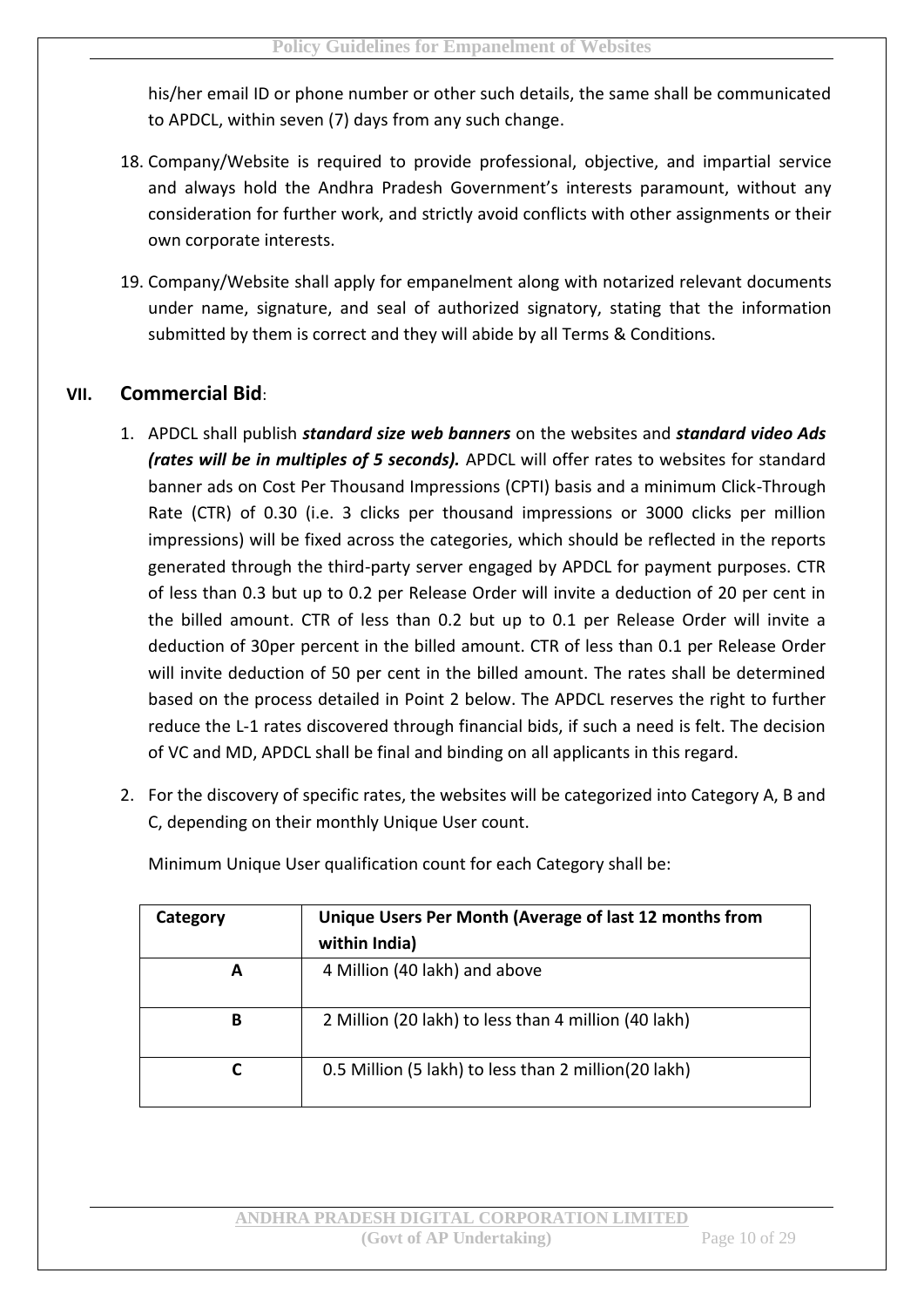# 3. The website should quote separate rates for the different ad properties (as given in Performa at **Annexure VII)** as per the respective Category that they fallen.

#### **a) Standard Banners:**

Rates are to be quoted in Rs. for following banner sizes on Cost Per Thousand Impression (CPTI) basis:

- a. Banner size 300 X 250Pixels
- b. Banner size 728 x 90Pixels

#### **b)Video Ads:**

The applicants have to quote rates in Rs. per five seconds for the video Ads.

#### **c) Fixed Banner / Property on Home Page:**

APDCL will also release advertisements on the basis of "Fixed Property", only on the first scroll of the Home Page of a website, with a minimum display size of 300X250 pixels. The different rates for the fixed property, which shall be visible to all visitors to a website for a period of 24-hours, will have to be quoted separately.

#### **d) Fixed Video Ads on Home Page:**

APDCL will also release advertisements on the basis of "Fixed Video Ads", only on first scroll of Home Page of a website. The rates for the fixed video ads, which shall be visible to all visitors to a website for one or more days as per requirement, will have to be quoted for 24 hour slot.

- 4. The lowest price quoted for a particular ad in a particular Category shall be the base rate for that ad property in the respective Category.
- 5. To avoid multiplicity of panels, the panel for banner and video ad in each category (namely A, B and C) shall be formed on the basis of quotations obtained for the standard 300X250 pixel size only. In addition, L1 websites for 728X90 pixel size and Video Ads respectively shall also be empaneled in each category, and the L1 rates obtained for these shall be offered to the websites in the panel formed on the basis of quotations obtained for 300X250 pixel size.
- 6. The minimum base rate quoted in a category for the 300X250 pixel banner ad would be offered first to 75% of the applicant websites in that category found eligible on the basis of minimum UU data, who quoted the next lowest rate for the 300 x 250 Pixels standard banner. In case, some websites do not accept the minimum rate in a category, other qualified websites in the category (equal to the shortfall from the target of 75% of the eligible websites in a category) would be offered the rate based on the principle of "first offer to the lowest rate offering website".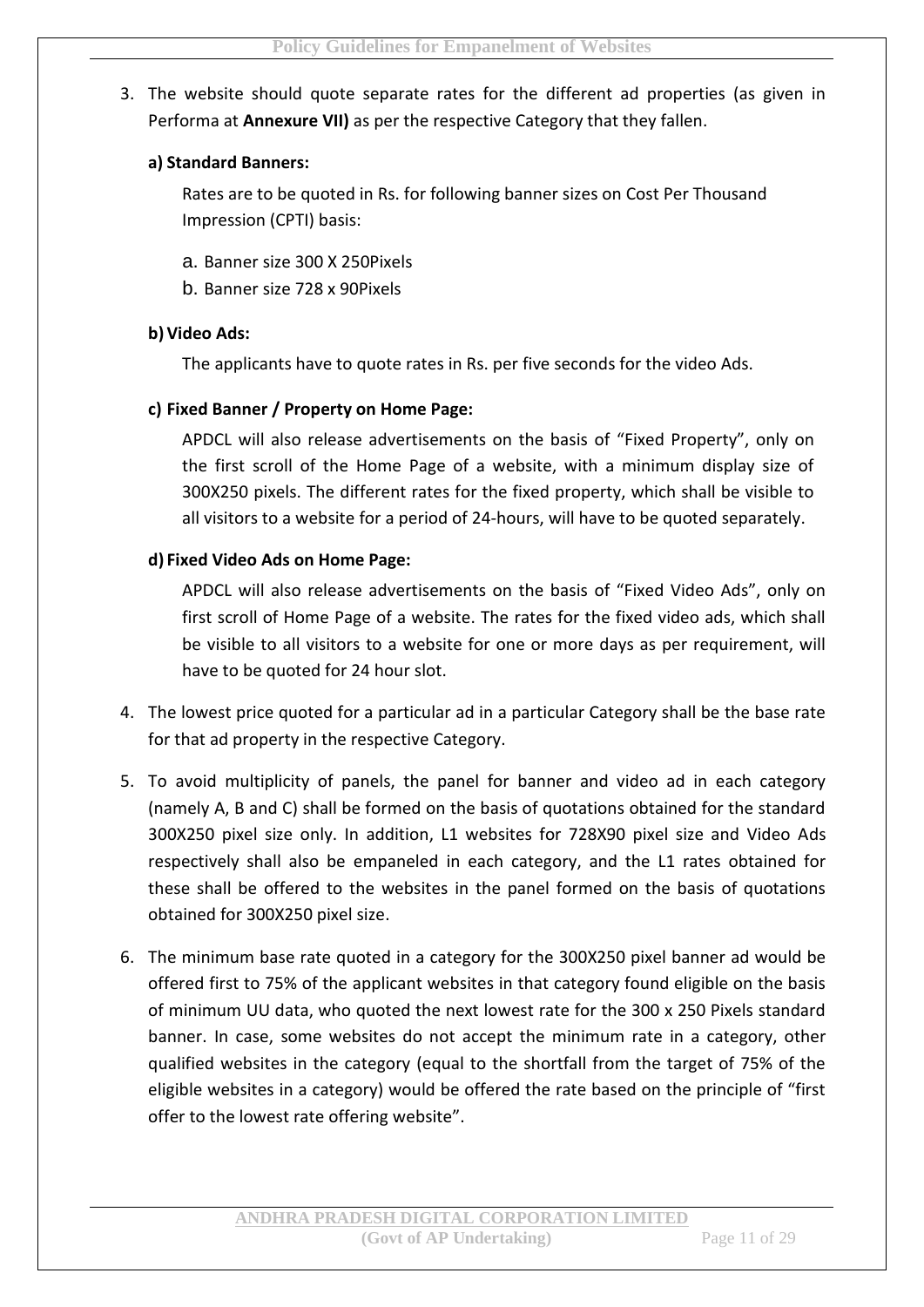- 7. APDCL reserves the right to reject the lowest rate quoted in a Category, as the base rate of that Category, if it is apparent that such a rate is higher in comparison with the base rate quoted in a bigger category or websites.
- 8. All rates quoted will be final (net rates). However, applicable Service Tax shall be paid by APDCL.
- 9. The website will have to submit bills ONLINE and Physical bills along with a campaign report that will mention the number of impressions generated and the CTR, 15 days from the last day of the Release Order.
- 10. APDCL-empaneled websites will place all APDCL released advertisements only through the Third-Party-Ad-Server (3-PAS), but, in case of APDCL deciding to accept reports from a third-party server for recorded reasons, APDCL will not bear any cost in this regard and the entire expenditure will be borne by the website only. The reports, however, will still have to be generated and submitted as mentioned in Para (x) above as the same will be required to verify the campaign credentials and processing of bills.
- 11. The website owner should comply with extant rules and regulations as prescribed by the Government.
- 12. There will be no change in rates once offered to and accepted by an empaneled website for the entire period of empanelment. Websites that bid shall ensure that the rates quoted are all inclusive and no deviation in any of the conditions would be made nor would any increase in rates be allowed during the empanelment period.
- 13. The cost of all technical requirements, such as adapting the design/Developing format provided by APDCL to the website's format, shall be borne by the website.

# **VIII. Other Terms and Conditions**:

- 1. Websites applying for empanelment will submit a notarized certificate under name, signature and seal of authorized signatory, stating that the information submitted by them is correct and they will abide by all Terms & Conditions of APDCL empanelment as well as the decision of APDCL regarding their empanelment. In case, the information submitted by the websites is found to be false / incorrect in any manner, the website can be suspended and / or debarred from empanelment or applying for empanelment for next three years.
- 2. Empanelment and advertisement rates finalized shall be valid until 31<sup>st</sup> March 2025, and are likely to be renewed based on performance until the next rate panel is prepared.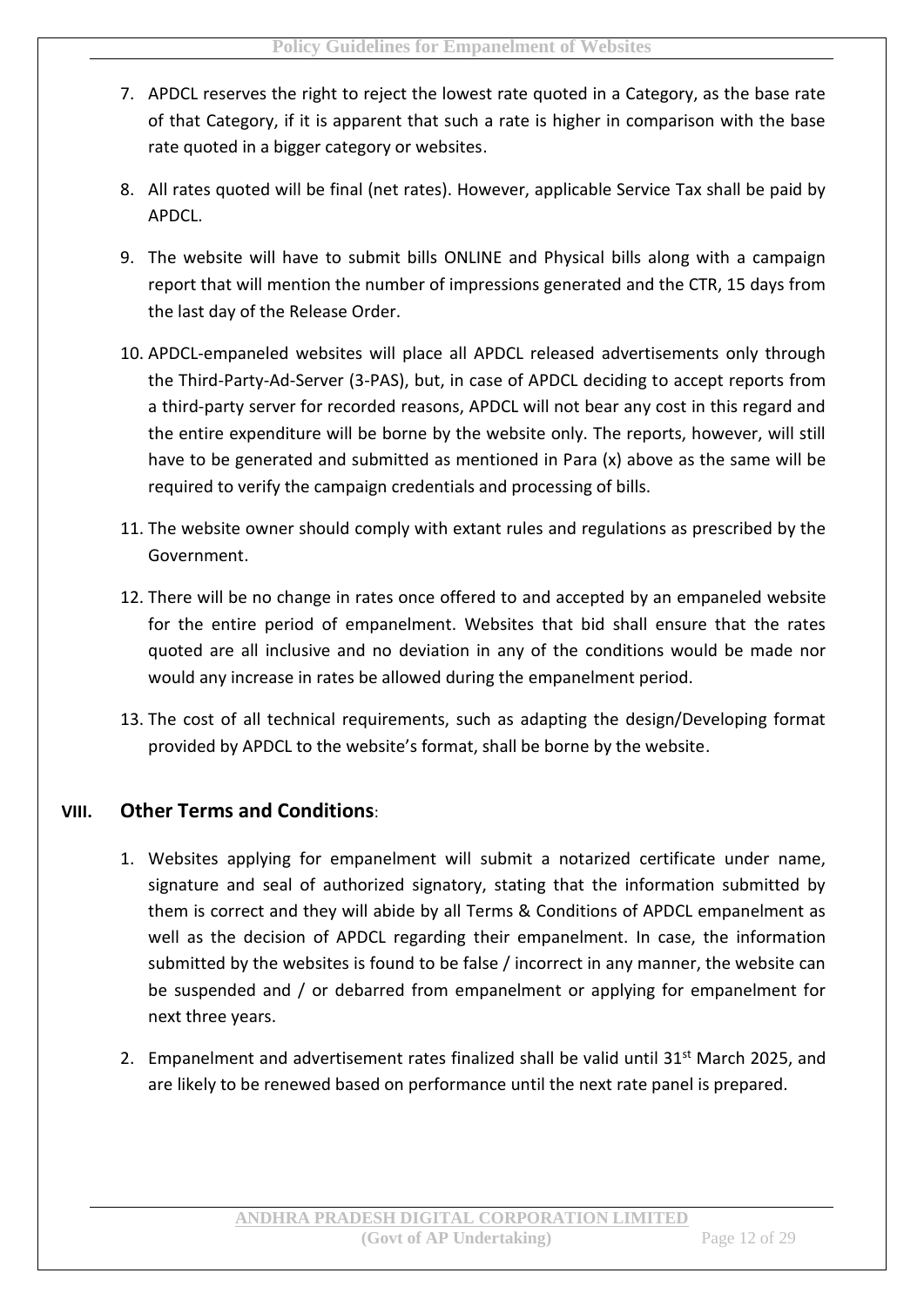- 3. The applications of eligible websites shall be considered if they fulfil the UU criteria for respective categories and are willing to work on the approved fixed rates for two years to join the panel. However, the decision of the Govt is final.
- 4. Every year the APDCL will review the Unique User Data of each of the empaneled websites and change their category on the basis of corresponding rates. The decision of the VC and MD, APDCL, will be final in this regard.
- 5. An empaneled website may be debarred from Govt ads from APDCL, for the remaining period if it refuses to accept and carry advertisements issued by it on behalf of the Ministries / Departments of Govt of AP, PSUs and Autonomous Bodies/all Govt Institutions.
- 6. The decision of VC and MD, APDCL is final in case there is a disagreement over any of the provisions mentioned above for empanelment of websites and their rates and other terms and conditions. The appeals, if any, lies with Govt.

# **IX. Process of Engagement**

- 1. The Company/Website shall apply in the prescribed format to the APDCL which, in turn, will process the applications based on the eligibility criteria and the job requirement. Application form can be found in *Annexure II.*
- 2. The Company/Website will have to enter into an agreement/contract with APDCL. The broad terms of agreement are at *Annexure IV.*
- 3. Without such agreement/contract on the part of Company/Website, APDCL shall not consider them for government outreach campaigns.
- 4. Empanelment does not confer any right to place work orders. Work orders will be released as per needs and requirements of the Govt.
- 5. Payment schedules shall be as per Government norms/Work orders.

# **X. Validity Period for Policy Guidelines**

These policy guidelines will remain valid for a period of five (5) years or until modified by Govt Order.

# **XI. Period of Empanelment**:

The duration of the empanelment of the company/website shall be for a period of one (1) year, extendable for further periods of one (1) year or more at a time, as decided by APDCL.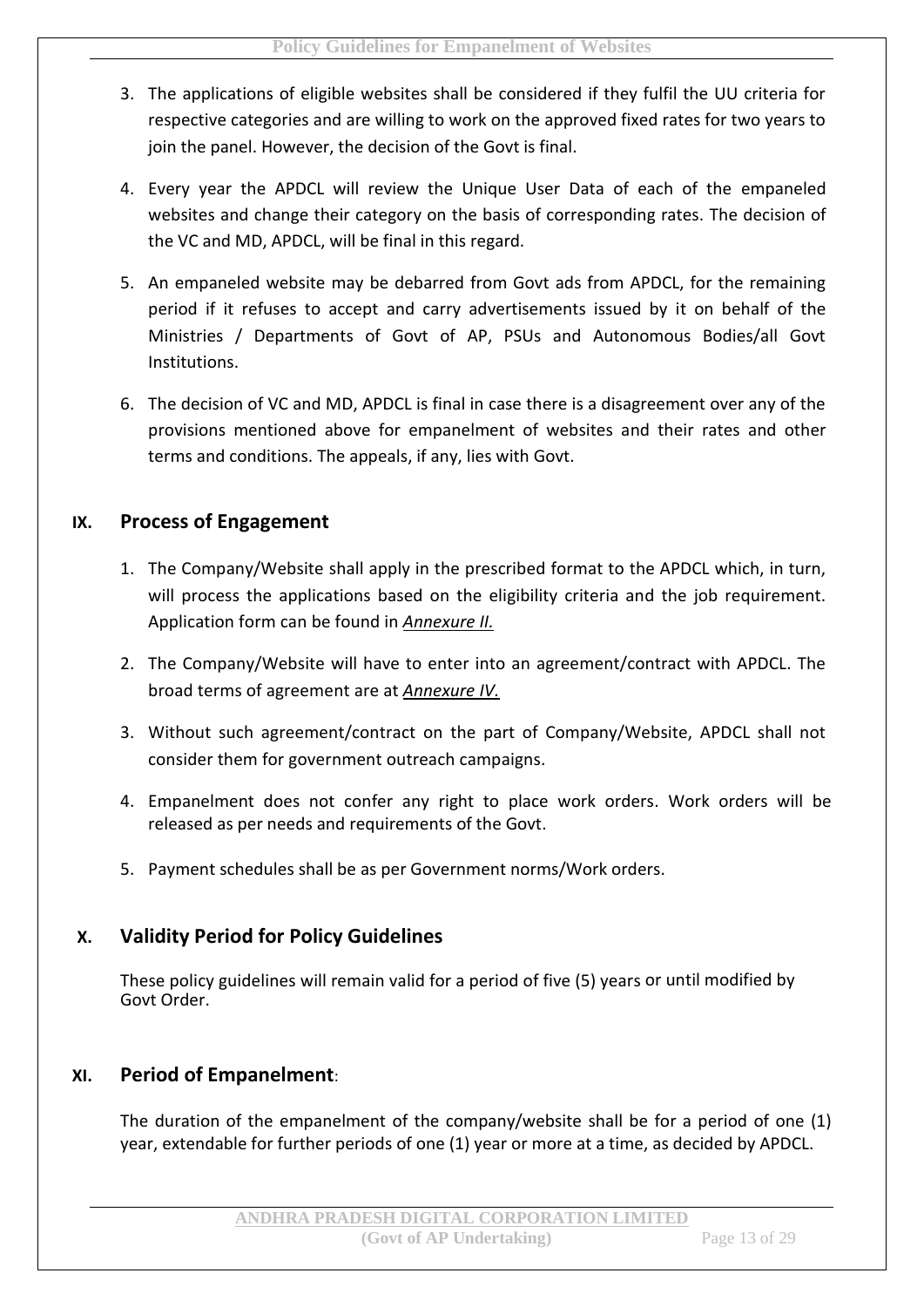# **XII. Completeness of Response**:

- 1. Companies/Websites are advised to study all instructions, forms, terms, requirements, and other information in the document carefully.
- 2. Submission of the proposal shall be deemed to have been done after careful study and examination of the document with full understanding of its implications.

# **XIII. Preparation Costs and Related Issues**:

- 1. Company/Website is responsible for all costs incurred in connection with participation in this process, including but not limited to, costs incurred in conduct of informative and other diligence activities, participation in meetings/discussions/presentations, preparation of the document, in providing any additional information required by the nodal agency to facilitate the evaluation process, or "conduct of due diligence", where required.
- 2. APDCL will in no case be responsible or liable for these costs, regardless of the conduct or outcome of the process.
- 3. All materials submitted by the participant will become the property of APDCL and may be returned completely at its sole discretion.

#### **XIV. Security Deposit**

- 1. At the time of empanelment, Company/Website shall furnish a security deposit of Rs 1,00,000 (Rupees One Lakh only) to Andhra Pradesh Digital Corporation Limited, as compensation for the website's failure to complete its obligations under the contract.
- 2. Security Deposit shall be in the form of Bank Guarantee from any Nationalized Bank or any large and reputed, scheduled commercial Bank, valid for 1 year and extendable till the completion of the empanelment.
- 3. The security deposit will be discharged by the Andhra Pradesh Digital Corporation Limited and returned to the website not later than thirty (30) days following the date of completion of all formalities under the contract.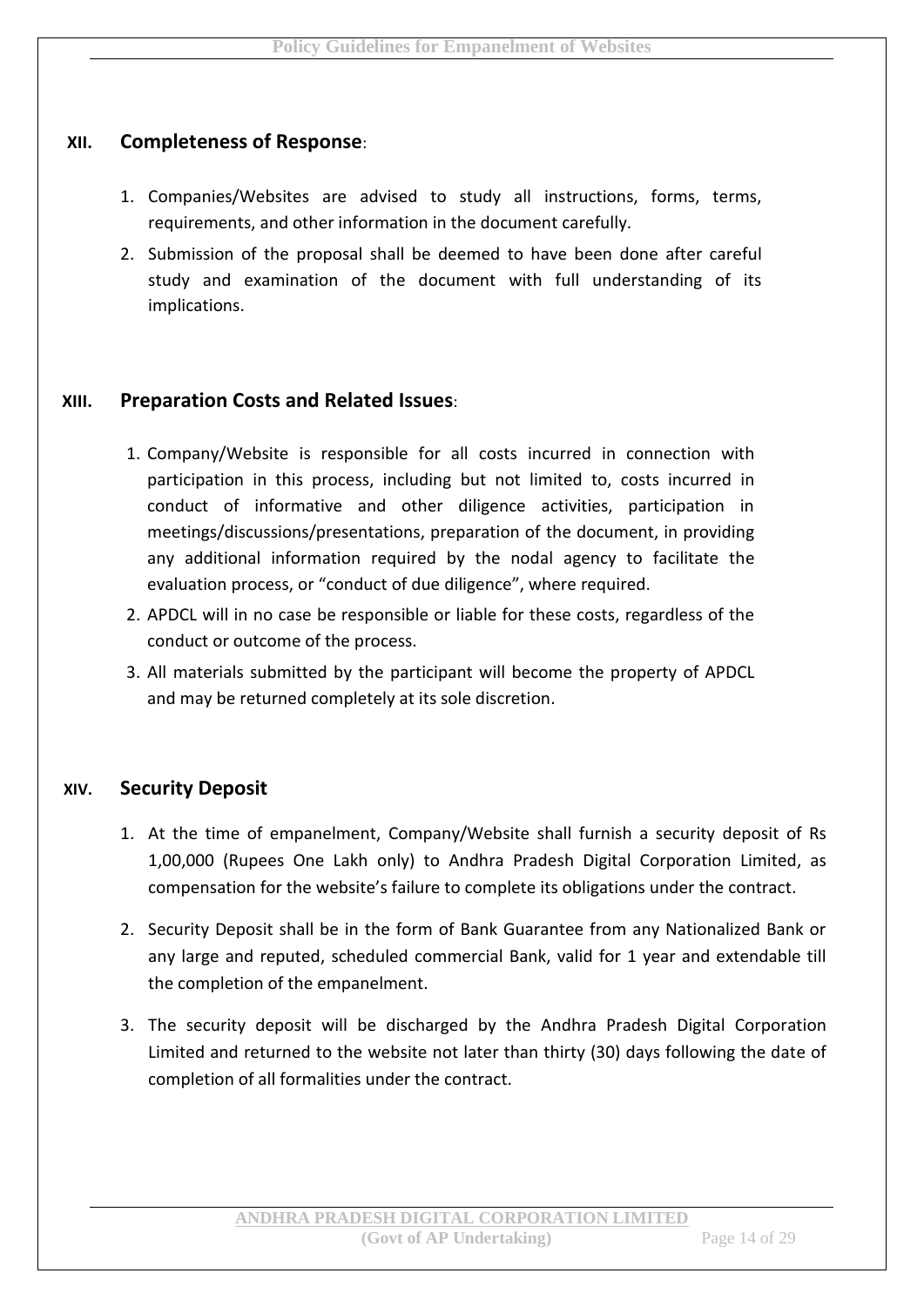# **XV. Penalty**

Failure to comply with the stipulated timeline for website advertisements will attract a penalty of ₹10,000/- (Rupees Ten thousand only) per day for every advertisement on a given website.

Delays beyond a day will result in cancellation of the orders, blacklisting of the empaneled company/website, and the company/website will also forfeit the security deposit.

# **XVI. Revocation of Agreement/Contract:**

- 1. The agreement/contract of company/website with APDCL shall be revoked/suspended if it is found in contravention of any of the criteria listed in this document.
- 2. APDCL can decline, suspend and / or debar from empanelment or from applying for empanelment for the next three years if a material misrepresentation is made or discovered.
- 3. If during the period of agreement/contract, the company/website fails to comply with the laws of the land, the agreement/contract shall stand revoked.
- 4. The company/website will be under contractual obligation to furnish only genuine information to APDCL. If any claims for payment are made on the basis of false/incorrect information, the agreement/contract is liable to be revoked. This is without prejudice to any further punitive action as deemed fit by APDCL on the matter.
- 5. The APDCL shall at any time be entitled to determine and terminate the Agreement for any reason including unsatisfactory performance or violation of any terms of the Agreement. A notice in writing from APDCL shall be issued giving 07 (seven) days' time for such termination. In case of such termination, APDCL shall pay the company/website charges up to the effective date of termination. However, any such termination shall not relieve the company/website of any of the service provided by them prior to such termination.
- 6. Time is the essence in digital media. If the work order is not completed within the stipulated time or extended time, APDCL will hold full authority to cancel the tender or take any such action that will be deemed fit to the occasion at the risk and cost of the successful company/website.
- 7. In all the scenarios listed above, where the company/website's empanelment is cancelled / suspended / debarred, the company/website will forfeit the security deposit.
- 8. Notwithstanding anything contained in this document, APDCL reserves the right to accept or reject any Proposal, at any time without any liability or any obligation for such rejection, without assigning any reasons thereof.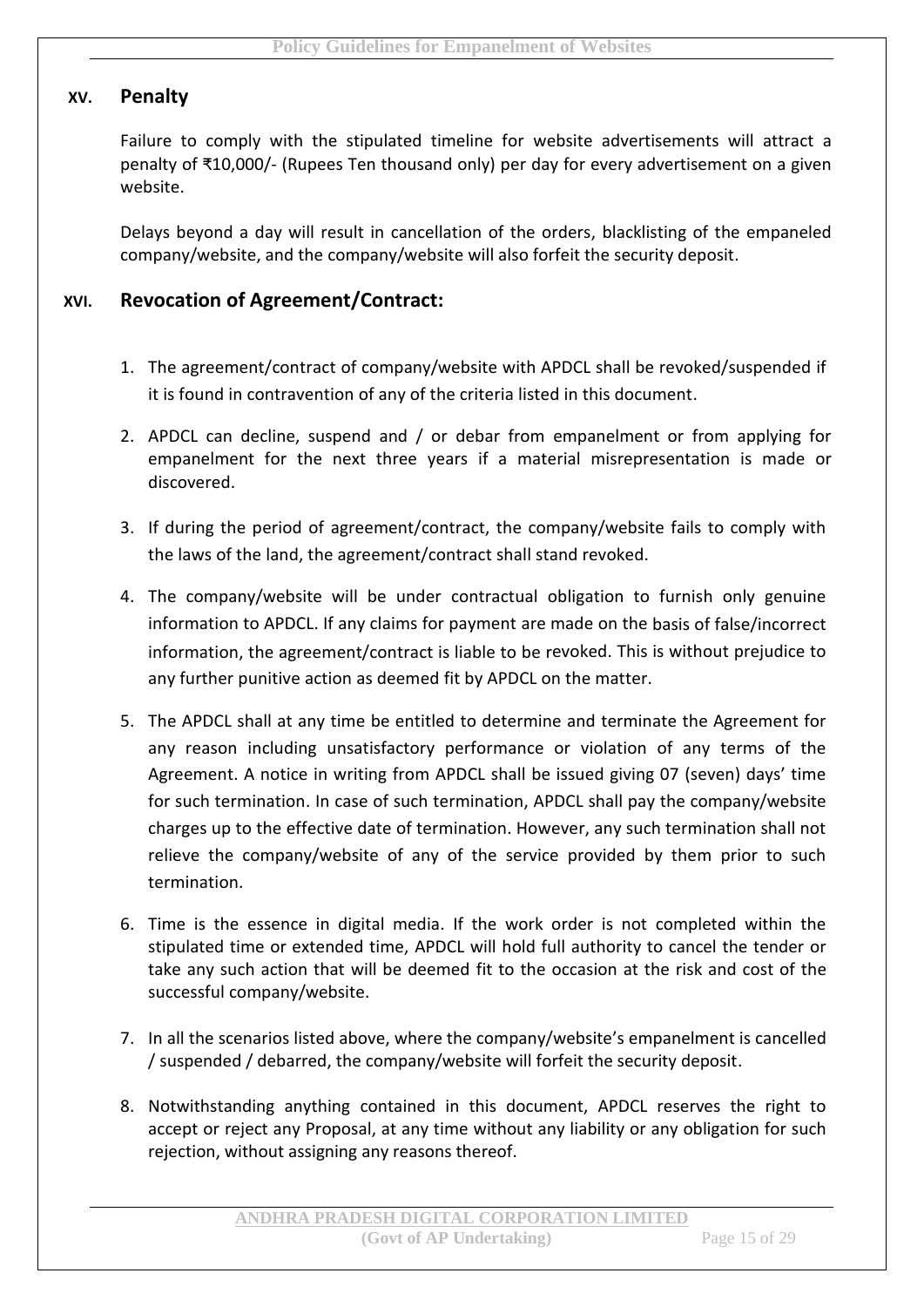9. All rights are vested with the APDCL only for repeal/change/cancel, the whole process of Empanelment without assigning any reasons there for.

# **XVII. Force Majeure**:

- 1. Neither party will be liable in respect of failure to fulfil its obligations, if the said failure is entirely due to Act of God, Governmental restrictions or instructions, natural calamities or catastrophes, epidemics, or disturbances in India.
- 2. Force Majeure shall not include:
	- a. Any event which is caused by the negligence or internal action of a party or by or of such party's agents or employees, nor
	- b. Any event which a diligent party could reasonably have been expected both to take into account at the time of being assigned the work and avoid or overcome with utmost persistent effort in the carrying out of its obligations as per the agreement.
	- c. Insufficiency of funds or manpower or inability to make any payment required for execution of services in the contract.
- 3. A party affected by any event of Force Majeure shall immediately notify the other party of such event, providing sufficient and satisfactory evidence of the nature and cause of such event, and shall similarly give written notice of the restoration of normal conditions as soon as possible.

#### **XVIII. Dispute Resolution**:

In case of any dispute or differences between the parties hereto arising out of or in connection with the deed of whatsoever nature, the same shall be referred to a Sole Arbitrator to be mutually agreed and appointed by both the Parties. The arbitration shall be held at Vijayawada only. The award as passed by the Sole Arbitrator will be binding on the Parties and the same shall not be challenged on the ground of jurisdiction of the Arbitrator.

#### **XIX. Legal**:

In case of any dispute, efforts would be made to resolve it amicably. However, if the dispute is not resolved amicably, all disputes will lie in the jurisdiction of Courts within Vijayawada only.

#### **XX. Empanelment Document**:

The empanelment document shall be obtained free of cost, from the Office of The Vice-Chairman & Managing Director, APDCL 5<sup>th</sup> Floor, Next Space Building, Kunchanapalli, Tadepalli Mandal, Guntur - 522501, Andhra Pradesh or it can be downloaded from www.ipr.ap.nic.in or www.apdc.ap.gov.in .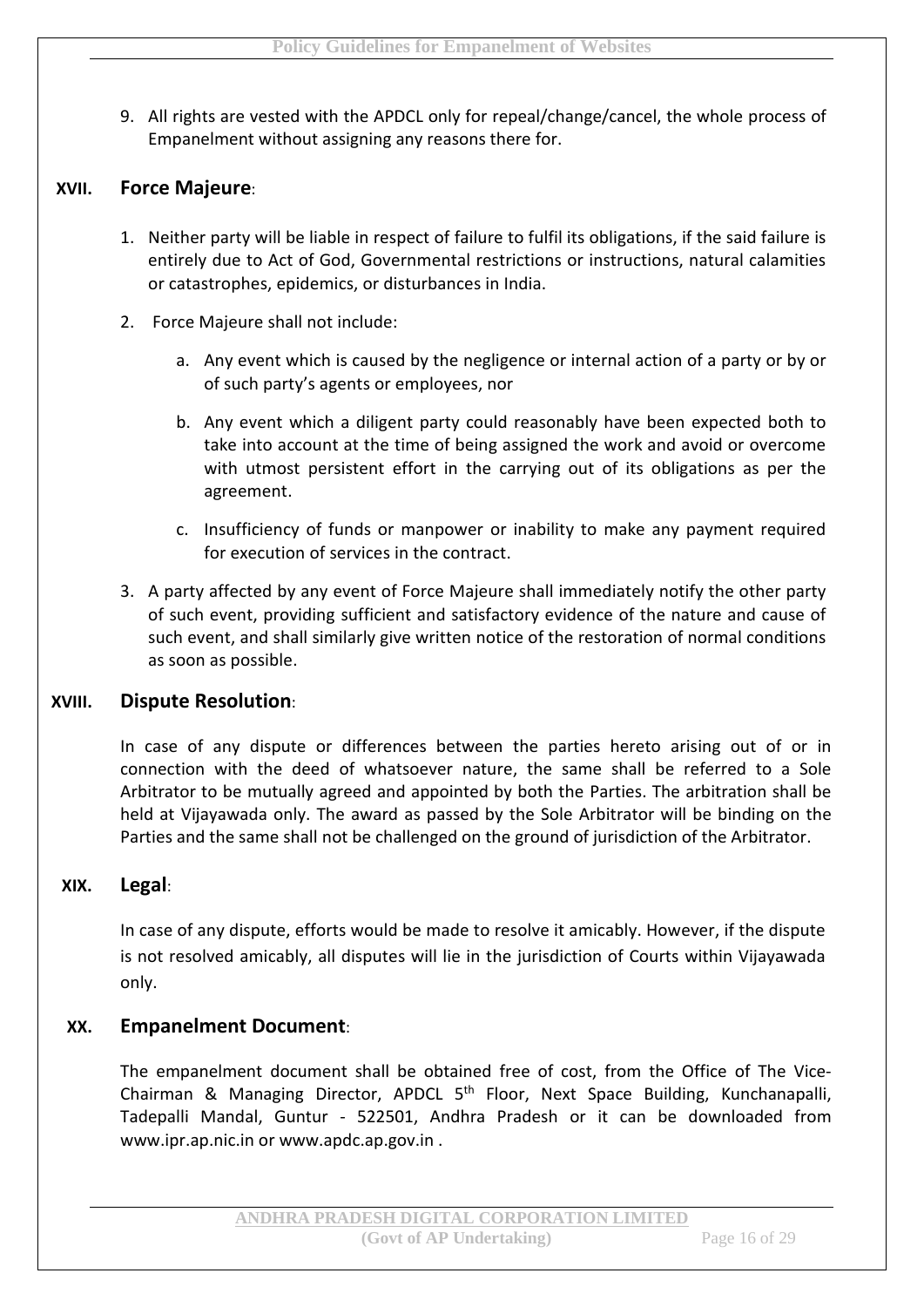For the downloaded empanelment document, the applicant should give a declaration for not having tampered the downloaded empanelment document.

# **XXI. Details of Fee**:

The Applicant must submit their application by paying ₹ 5,000 (Five Thousand Rupees only, Nonrefundable) in the form of DD from any nationalized bank in favor of the "Chief General Manager - Finance, APDCL" with the checklist of documents listed in ANNEXURE VIII.

# **XXII. Last Date of Submission of Tender**:

The last date of submission of tender would be 4PM on 18<sup>th</sup> Feb 2022.

**SIGNATURE OF THE APPLICANT:**

**NAME IN BLOCK LETTERS:**

**DESIGNATION:**

**DATE:**

**ADDRESS:**

**COMPANY SEAL:**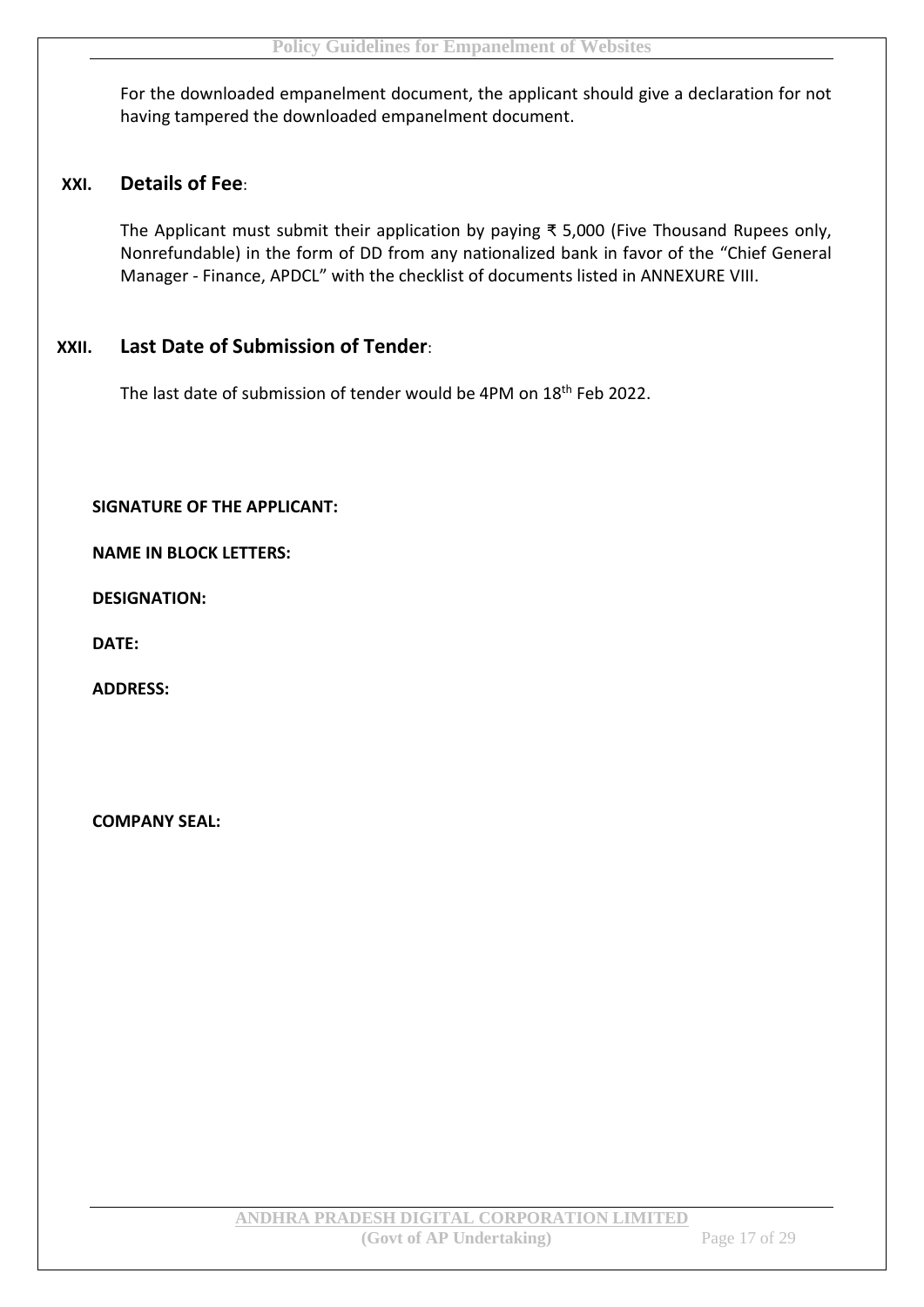# **Annexure I**

# **BID SUBMISSION PROCEDURE**

**SUB:** Empanelment of Websites with APDCL for Government Advertisements –Reg Ref: EOI Notice 002/APDCL/RFE - Websites - 01/2022 Dated 4<sup>th</sup> Feb 2022

#### **\*\*\*\*\***

- 1. The bids shall be **accepted only in two bid system** consisting of **Technical Bid** and **Financial Bid.**
- 2. **One large envelope** superscribed **"Application for Empanelment of Internet Websites with APDCL"** must contain separate sealed envelopes for Technical Bid and Financial Bid.
- 3. The large envelope should indicate the following clearly:
	- Name of the website Name of the company Name/Contact number/Email ID of the authorized signatory Address of the company
- 4. **The large envelope should contain** the following **three separate envelopes** bearing the following superscripting:
	- I. **Non-Refundable processing fee** This envelope should contain a Demand Draft of Rs 5,000/- in name of "Chief General Manager - Finance, APDCL" which is non-refundable processing fee.
	- II. **Financial Bid:** Annexure VII "Financial Bid Ad Properties and Quotes" goes in this envelope
	- III. **Technical Bid:** All other documents go in this envelope.
- 5. The applicants should submit their completed bids within the stipulated time to the following address either by Speed Post/ Registered Post/ Courier/ by hand:

Vice-Chairman & Managing Director, APDCL 5<sup>th</sup> Floor, Next Space Building, Kunchana Palli, Tadepalli Mandal Guntur - 522501, Andhra Pradesh.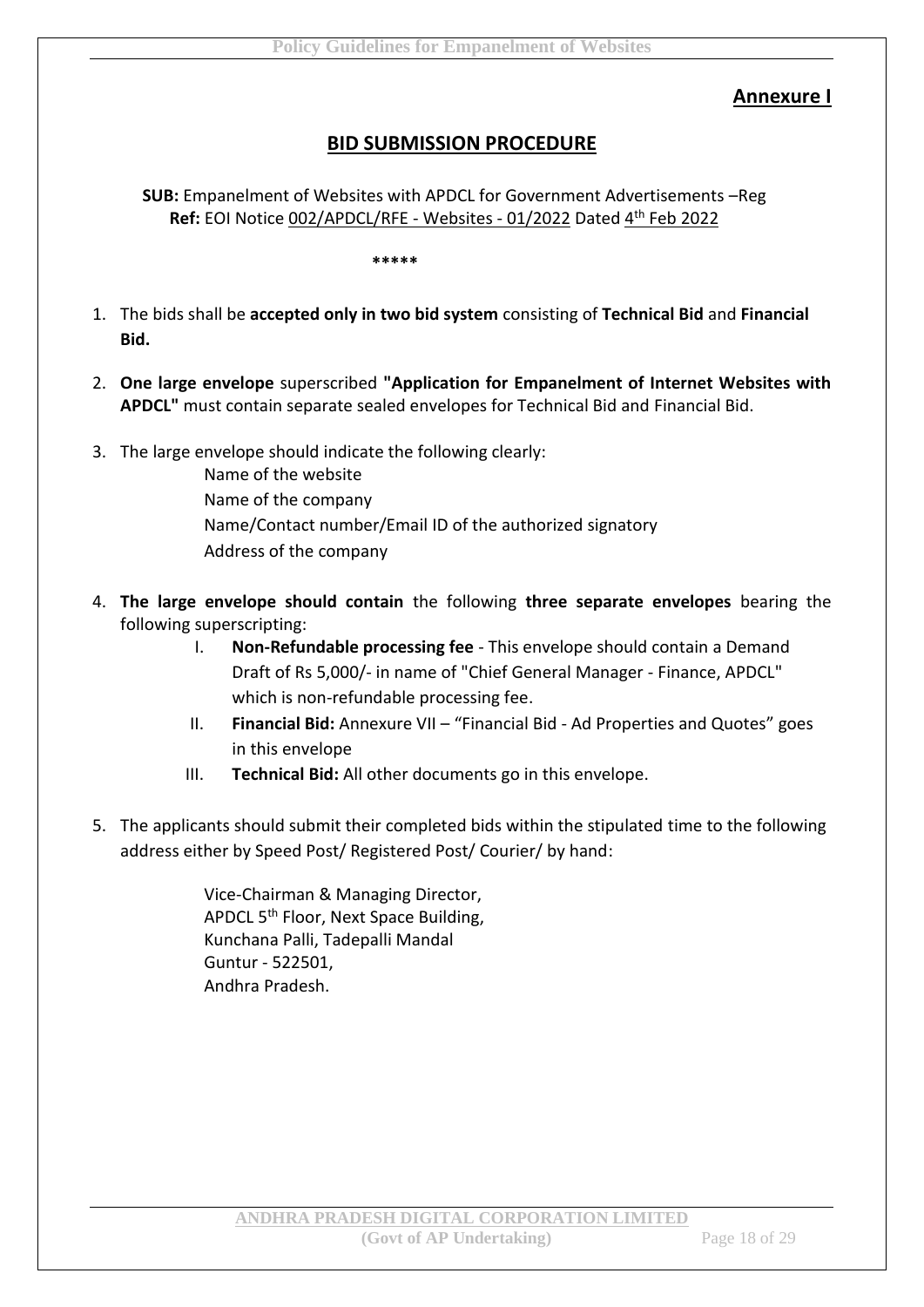# **Annexure II**

# **APPLICATION FORM**

**DATE:**

To, The Vice-Chairman & Managing Director, APDCL, 5<sup>th</sup> Floor, Next Space Building, Kunchana Palli, Tadepalli Mandal, Guntur - 522501 Andhra Pradesh

**SUB:** Empanelment of Websites with APDCL for Government Advertisements –Reg

Ref: EOI Notice 002/APDCL/RFE - Websites - 01/2022 Dated 4<sup>th</sup> Feb 2022

**\*\*\*\*\***

- 6. With reference to your empanelment notice, we, having examined all relevant documents and understood their contents, hereby submit our Application for Empanelment of our Website.
- 7. We acknowledge that the APDCL will be relying on the information provided in the Application and the documents accompanying the Application for Empanelment of Website, and we certify that all information provided in the Application and in the Appendices are true and correct, nothing has been omitted which renders such information misleading; and all documents accompanying such Application are true copies of their respective originals.
- 8. This statement is made for the express purpose of empanelment of the website with APDCL.
- 9. We shall make available to APDCL any additional information it may deem necessary or require for supplementing or authenticating the Application.
- 10. We declare that:
	- (a) We have examined and have no reservations to the documents, including any Addendum(s) issued by APDCL.
	- (b) Our Team handling APDCL do not have any conflict of interest as mentioned in the Documents.
	- (c) We have not directly or indirectly or through an agent engaged or indulged in any corrupt practice, fraudulent practice, coercive practice, undesirable practice, or restrictive practice in respect of any tender or request for proposal issued by or any agreement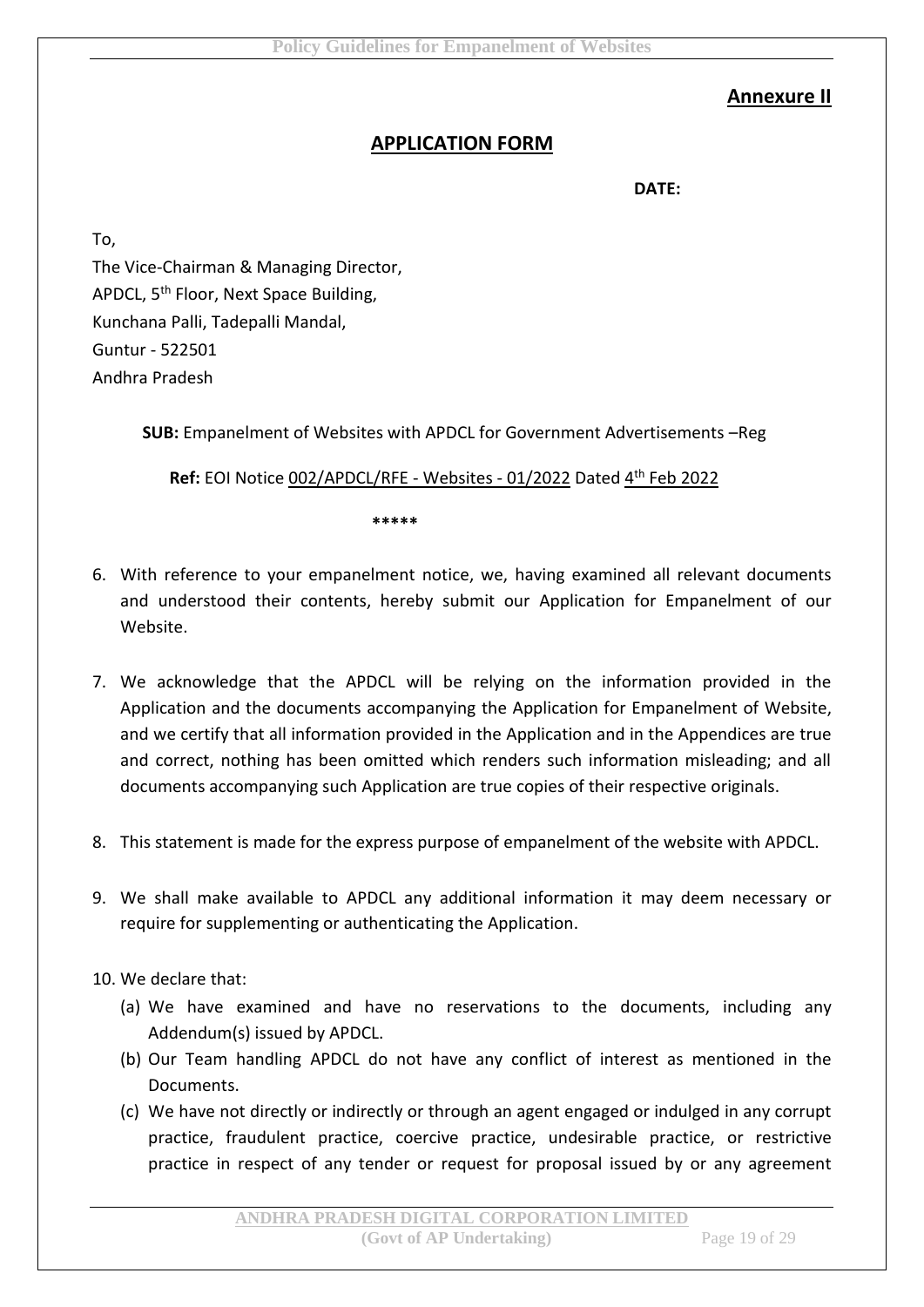entered with Authority or any other public sector enterprise or any government, Central or State; and

- (d) We have taken steps to ensure that in conformity with the provisions of this proposal, no person acting for us or on our behalf will engage in any corrupt practice, fraudulent practice, coercive practice, undesirable practice, or restrictive practice.
- 11. We understand that you may cancel the empanelment process at any time and that you are neither bound to accept any Proposal that you may receive nor to select the website, without incurring any liability to APDCL in accordance with the document.
- 12. We further certify that regarding matters relating to security and integrity of the country, we have not been charge-sheeted or convicted by any agency of the Government or by a Court of Law for any offence committed by us or by any of our Associates.
- 13. We agree and understand that the application is subject to the provisions of the EOI document. In no case, shall we have any claim or right of whatsoever nature if the work order is not awarded to me/us or our application is not opened or rejected.
- 14. In the event of my/our firm being selected as one of the empaneled websites, we agree and undertake to provide the services in accordance with the provisions.
- 15. We have studied all the documents carefully, we understand that we shall have no claim, right or title arising out of any documents or information provided to us by the APDCL or in respect of any matter arising out of or concerning or relating to the Selection Process including the award of work.
- 16. We agree and undertake to abide by all the terms and conditions of the Document. In witness thereof, we submit this Application under and in accordance with the terms of the Document.
- 17. We enclose the following documents:
	- a. Empanelment document duly signed in each page and enclosed in token of accepting the empanelment conditions.
	- b. DD no.\_\_\_\_\_\_\_\_\_\_\_\_\_\_\_\_ for ₹5,000/- (Rupees Five Thousand only), towards empanelment process fee.
	- c. Bank Guarantee for ₹1,00,000/- (Rupees One Lak only), towards security deposit.
	- d. Average Unique User Count per month (over the last 12 months exactly proceeding the month of application for empanelment), duly certified by the website's Auditors.
	- e. Application Form (Annexure II)
	- f. Details of the Applicant (Annexure III)
	- g. Agreement (Annexure IV)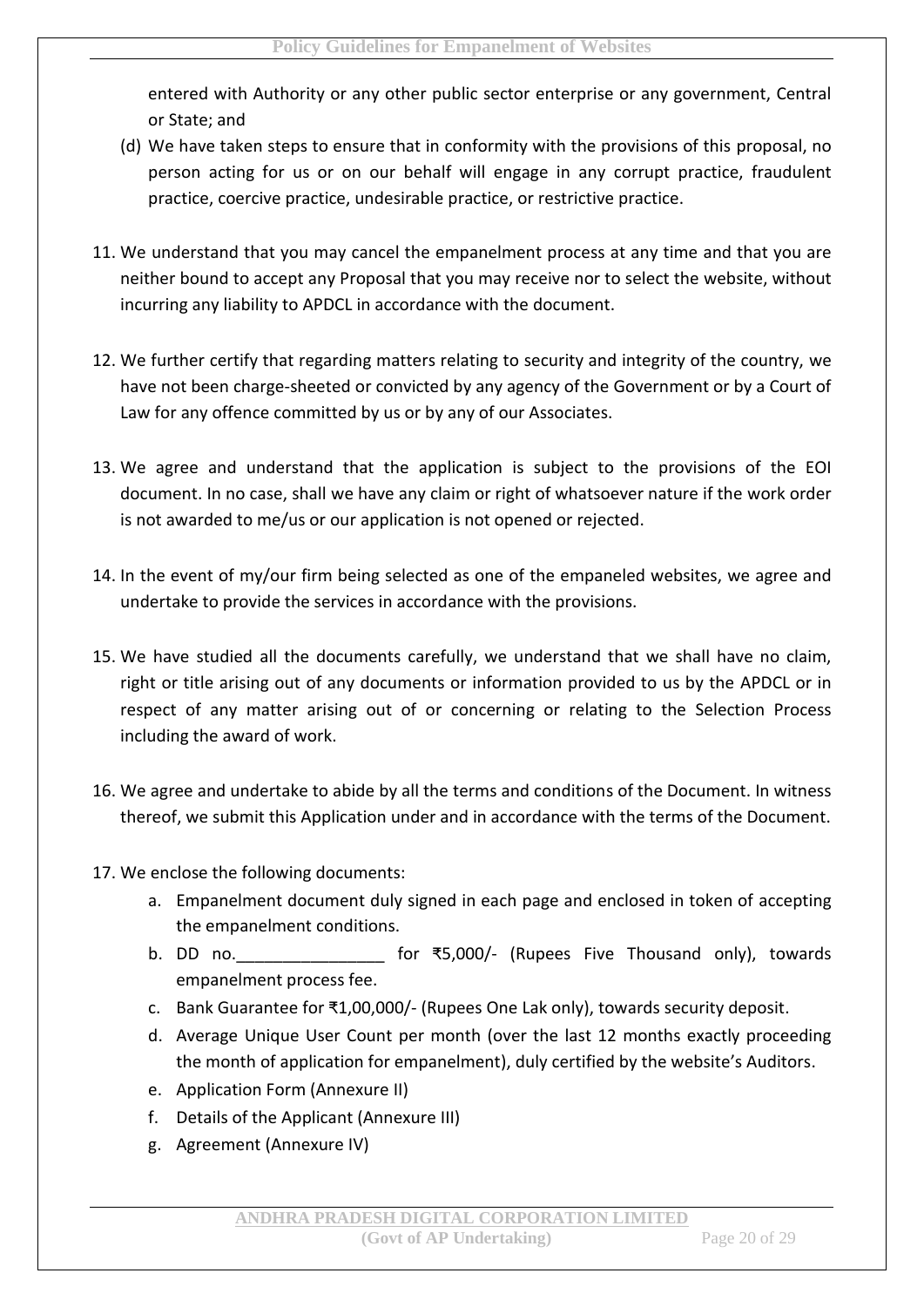- h. Declaration for not having black-listed either by APDCL or by any other Govt. agencies (as per Annexure-V)
- i. Declaration for not having tampered the empanelment document downloaded from the website www.ipr.ap.nic.in or www.apdc.ap.gov.in (Annexure-VI)
- j. The copy of certificate of incorporation/registration and copy of Memorandum and Articles of Association in case of Private / Public Limited Companies. Copy of LLP registration or registered partnership deed in case of Partnership Firm
- k. Copy of PAN allotment Certificate/ PAN Card issued by Income Tax Department in case of Indian Company
- l. Copy of GST Registration certificate

#### **SIGNATURE OF THE APPLICANT:**

**DATE:**

**NAME IN BLOCK LETTERS:**

**DESIGNATION:**

**ADDRESS:**

**SEAL OF THE APPLICANT COMPANY:**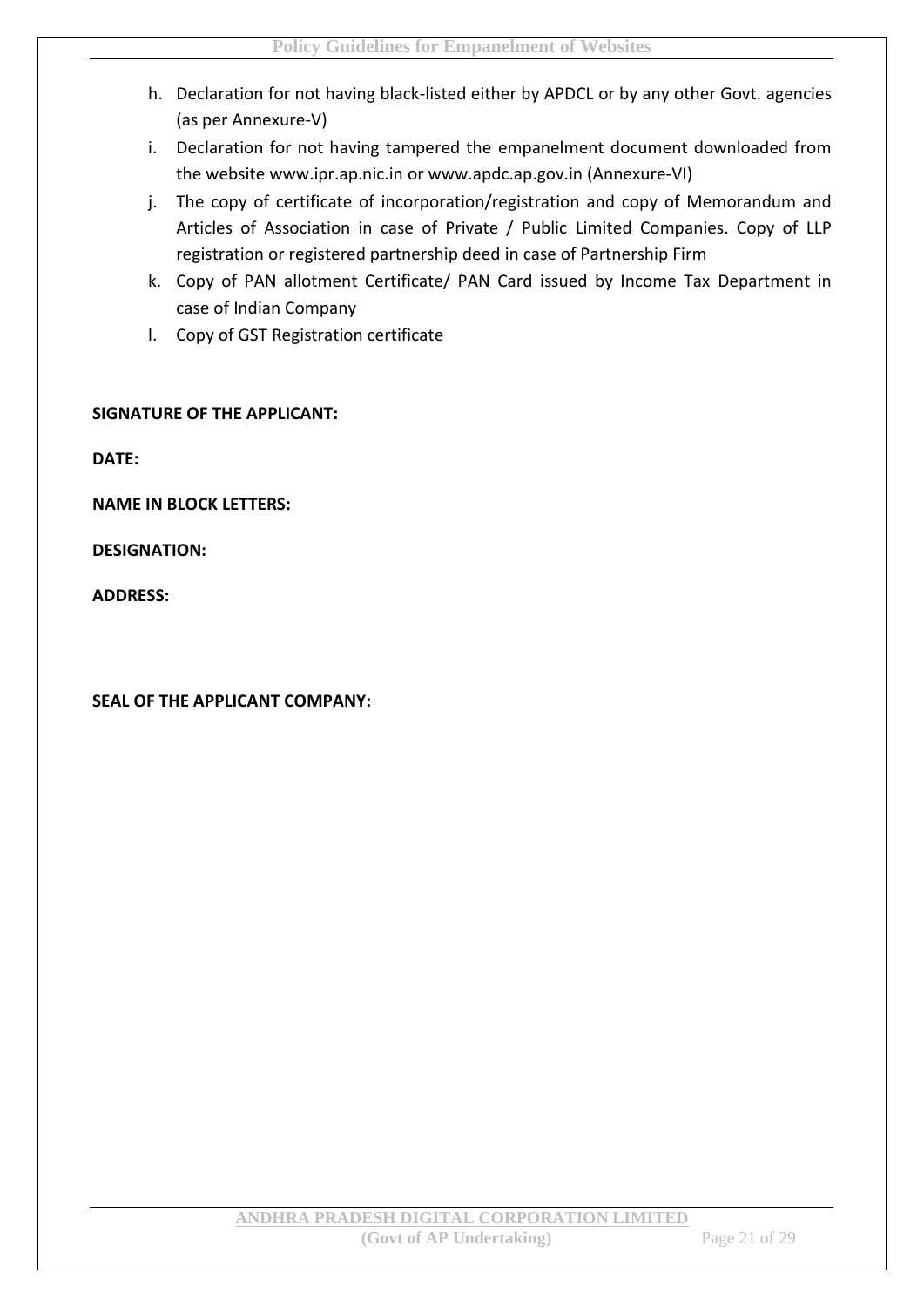#### **Annexure III**

# **Details of the Applicant**

# **(Certified by a Chartered Accountant):**

# **SUB:** Empanelment of Websites with APDCL for Government Advertisements –Reg Ref: EOI Notice 002/APDCL/RFE - Websites - 01/2022 Dated 4<sup>th</sup> Feb 2022

| S. No | <b>Particulars</b>                                                        | <b>Details</b>                                                                |  |
|-------|---------------------------------------------------------------------------|-------------------------------------------------------------------------------|--|
| 1.    | Name of the Website<br>(URL)                                              |                                                                               |  |
| 2.    | Name of the Owner                                                         |                                                                               |  |
|       | Company                                                                   |                                                                               |  |
| 3.    | <b>Registered Office</b><br>Address                                       |                                                                               |  |
|       |                                                                           |                                                                               |  |
| 4.    | Telephone No.                                                             |                                                                               |  |
| 4.    | Email                                                                     |                                                                               |  |
| 5.    | Date of Establishment                                                     |                                                                               |  |
| 6.    | Date of Launch of                                                         |                                                                               |  |
|       | Website                                                                   |                                                                               |  |
| 7.    | Date from which the                                                       |                                                                               |  |
|       | website is in continuous                                                  |                                                                               |  |
|       | operation                                                                 |                                                                               |  |
| 8.    | Average Number of                                                         |                                                                               |  |
|       | Unique Users/ month                                                       |                                                                               |  |
|       | for last 12 months.                                                       |                                                                               |  |
|       | Is the Website India<br>based (Yes/No)                                    |                                                                               |  |
|       |                                                                           | If the answer to the above question is no, does the website have wholly owned |  |
|       | company registered and operating in India, which looks after their Indian |                                                                               |  |
|       | advertisement business. If yes, the details thereof:                      |                                                                               |  |
|       |                                                                           |                                                                               |  |
|       |                                                                           |                                                                               |  |
|       |                                                                           |                                                                               |  |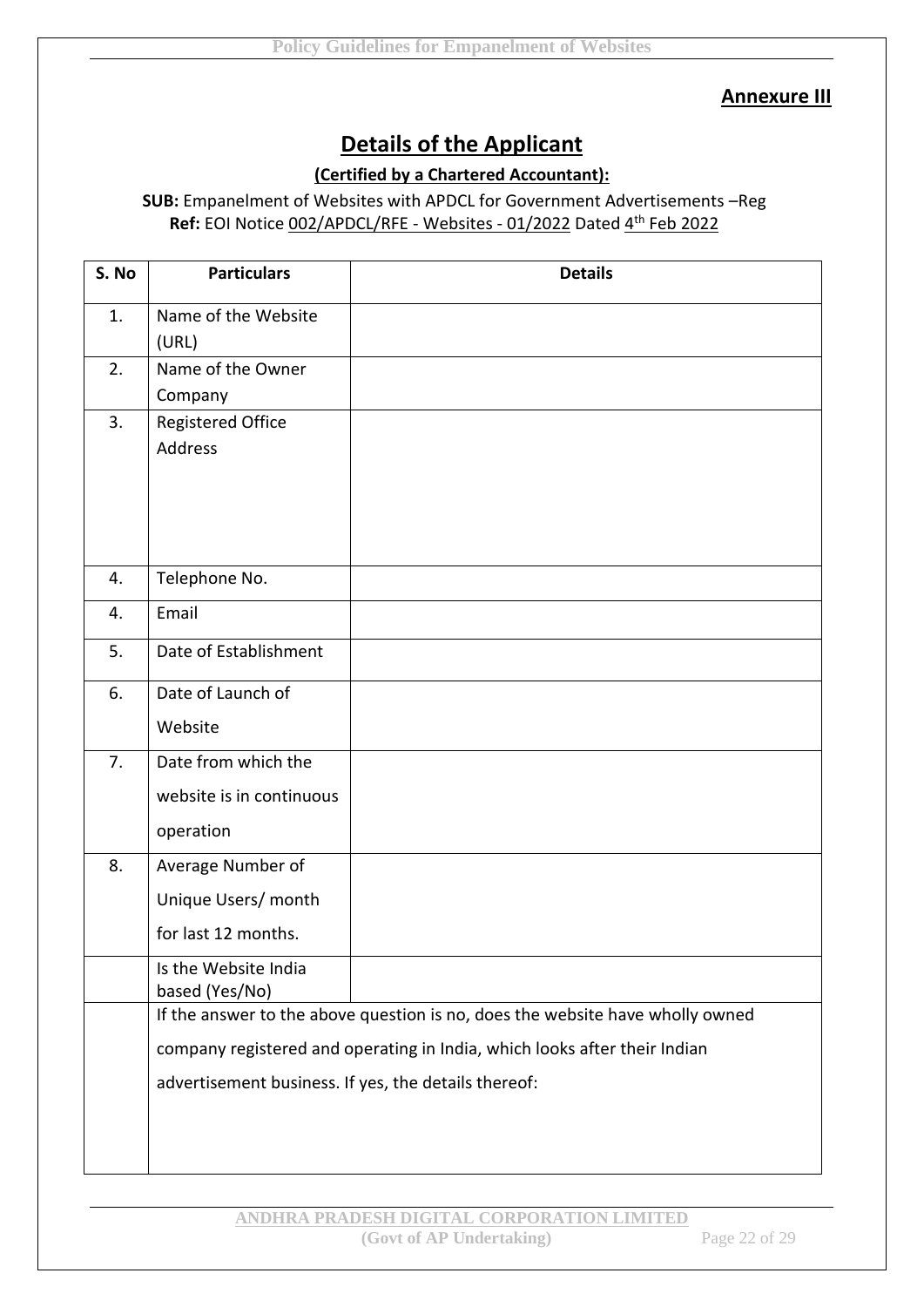| 9.  | PAN No.                     |  |
|-----|-----------------------------|--|
| 10. | GSTN No.                    |  |
|     |                             |  |
| 11. | <b>Bank account details</b> |  |
|     | Account holder name:        |  |
|     | Name of the bank:           |  |
|     | Branch:                     |  |
|     | IFCS code:                  |  |
|     | <b>Account Number:</b>      |  |
| 12. | Details of contact          |  |
|     | person who will work        |  |
|     | with APDCL                  |  |
| 13. | Name of the Proprietor/     |  |
|     | Partners/Directors          |  |
| 14. | Name of Authorized          |  |
|     | Signatory:                  |  |
|     | Position:                   |  |
|     | Telephone:                  |  |
|     | Mobile:                     |  |
|     | Email:                      |  |

**PLACE: DATE:**

#### **SIGNATURE OF THE BIDDER:**

**NAME:**

**DESIGNATION:**

#### **COMPANY SEAL:**

#### **SIGNATURE OF CHARTERED ACCOUNTANT:**

(with seal, membership no. and Address) UDIN generated by registering the : certificate attested/certified by CA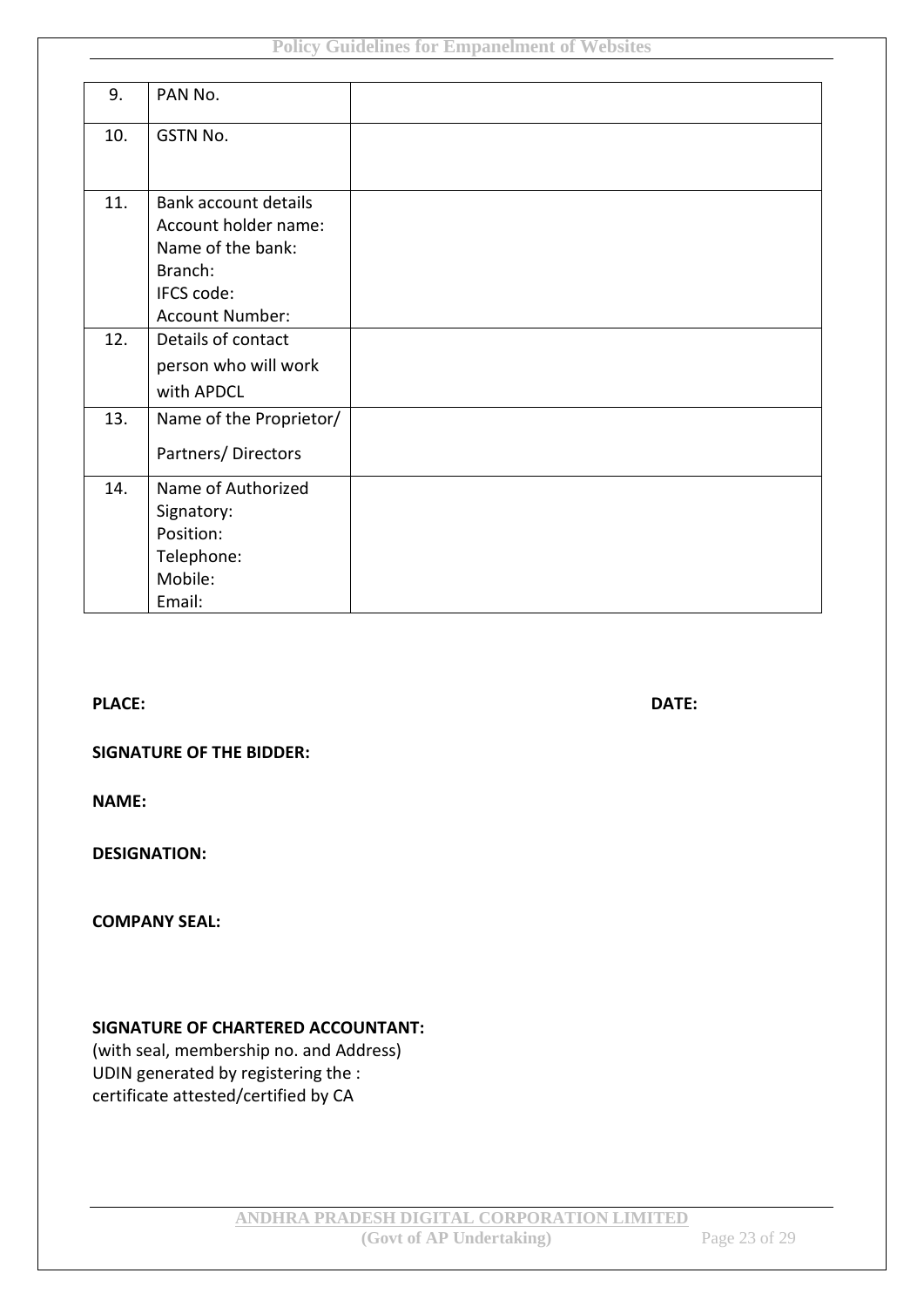# **Annexure IV**

Terms of agreement for engagement with Andhra Pradesh Digital Corporation Limited (APDCL)**:**

# **SUB:** Empanelment of Websites with APDCL for Government Advertisements –Reg Ref: EOI Notice 002/APDCL/RFE - Websites - 01/2022 Dated 4<sup>th</sup> Feb 2022

# **AGREEMENT**

This agreement is made on ................day of………….……………… by and between Andhra Pradesh Digital Corporation Limited (APDCL), 5<sup>th</sup> Floor, Next Space Building, Kunchana Palli, Tadepalli Mandal, Guntur - 522501, Andhra Pradesh, (herein after referred to as APDCL) of the ONE PART through its Vice Chairman and Managing Director and …………………………… ……………………………………………………………………………………………………………….…………………………………….

(name and registered office address of Social Media Platform or Digital Advertising Agency), (herein after referred to as Vendor which expression shall, unless it be repugnant to the context or meaning thereof, be deemed to mean and include its representative/successors/executors, administrators and assignees), represented by…………………………………………………………………………………………… on the OTHER PART.

AND whereas AP Digital Corporation Limited (APDCL), is the Nodal agency for all State Govt., Departments/Public Undertakings/ Corporations/ Societies/ Local Bodies etc. for advertising (paid and unpaid) on Websites by identifying and selecting suitable Websites through empanelment for releasing Government advertisements with uniform communication strategy of the Government.

AND whereas to improve the digital media outreach of Government, APDCL has empaneled the Websites on the basis of various criterions, terms and conditions and processes.

AND whereas, the Vendor has agreed to provide the service as required by APDCL. THE PARTIES HERETO agree to abide as under:

#### **I. TERMS OF AGREEMENT:**

- 1. The Vendor confirms that it is not suspended/ blacklisted or under the period of suspension by APDCL or any Central/ State Government/ Public Sector Undertaking/ Semi Government organizations in India. The Vendor further agrees to inform APDCL if they are blacklisted / suspended subsequently within 3 days of receiving the suspension order.
- 2. The Vendor undertakes to make sure that their content is not anti-national / obscene / indecent / antisocial / violative of communal harmony and national integrity etc., or deemed objectionable in any form, or in violation of the extant Cyber Laws of India (Section 67 of the IT Act, 2000 of the Government of India and any other provisions made from time-to-time). Further, since the content on digital media platforms includes userbased content, the Vendor undertakes to moderate/delete the content if it is found to be anti-national / obscene / indecent / antisocial / violative of communal harmony and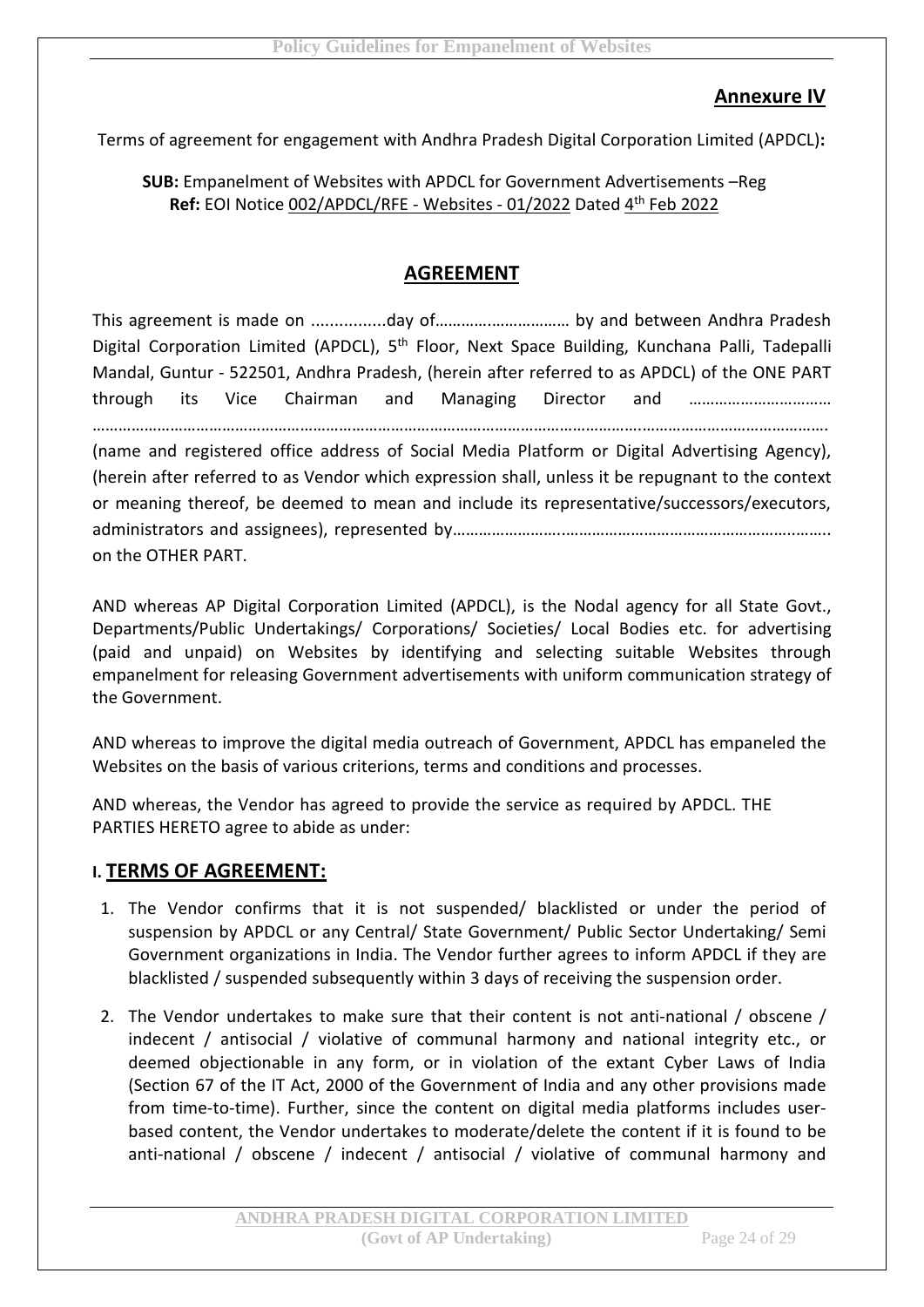national integrity etc., or in violation of the extant Cyber Laws of India (Section 69 of the IT Act, 2000 of the Government of India and any other provisions made from time-to- time).

3. Whenever the company/website's empanelment is cancelled / suspended / debarred by APDCL, the company/website will forfeit the security deposit.

#### **II. PAYMENT TERMS**

- 1. The final payments shall be released only after completion of the campaign, on submission of the final statement of work having been executed as per the approved media plan. No claim will be made for the advance payment.
- 2. The Vendor agrees to provide/submit the real time as well as dated execution report of the campaign activity along with the quantified outcome of the campaign in the format prescribed by the APDCL.
- 3. The Vendor agrees to submit the bills/invoice for the activity in the form prescribed by the APDCL.
- 4. The parties agree that the body of the bill should certify the following:
	- a. The amount claimed in the bill is against the completed activity as per the campaign approved by APDCL.
	- b. The amount claimed in the said bill has not been claimed in the past and there is no duplication of the claim.
- 5. Third Party Evaluation: Performance of empaneled website in all aspects, shall be evaluated through a third party for authentication of reports. The cost of its evaluation shall be borne by the empaneled websites only.
- 6. A committee constituted by the APDCL will scrutinize and evaluate the statement of works and commercial estimates received from the empaneled website.
- 7. The APDCL also reserves the right to recover any dues from the bidder, which is found on later date, during audit/excess payment, after final settlement is made to them. The bidder is liable to pay such dues to the APDCL immediately on demand, without raising any dispute/protest.

**SIGNATURE OF THE BIDDER: (With Seal)**

**NAME: DATE:**

**BUSINESS ADDRESS:**

**NOTARY SIGNATURE:**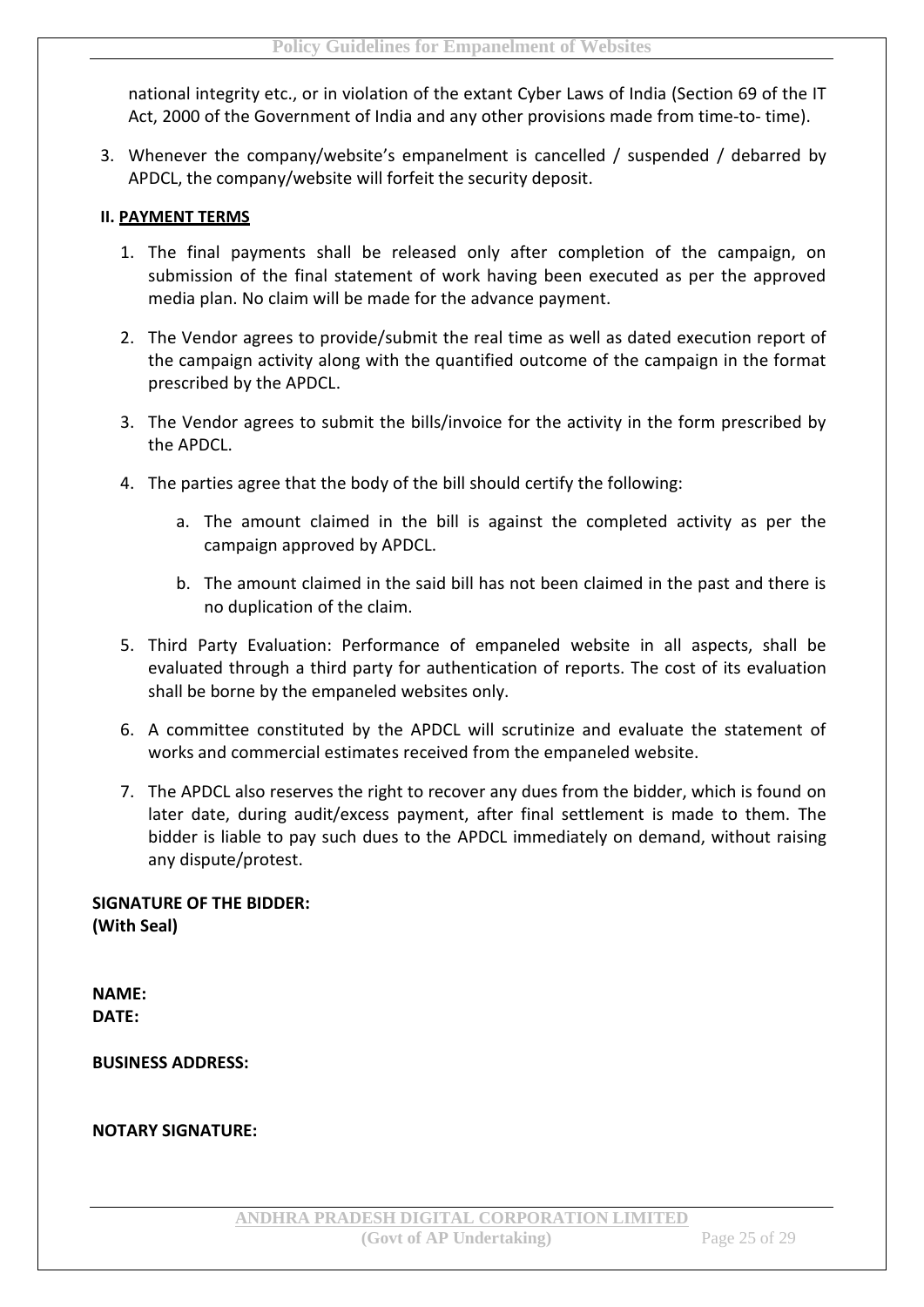# **Annexure V**

# **DECLARATION (of not having blacklisted)**

# Ref: EOI Notice 002/APDCL/RFE - Websites - 01/2022 Dated 4<sup>th</sup> Feb 2022

To,

The Vice-Chairman & Managing Director, APDCL, 5<sup>th</sup> Floor, Next Space Building, Kunchana Palli, Tadepalli Mandal, Guntur - 522501 Andhra Pradesh

**SUB:** Empanelment of Websites with APDCL for Government Advertisements –Reg

Certified that M/s................................................................/ the firm /company / website or its partners / shareholders have not been blacklisted as on the date of bid submission by APDCL or by any other State or Union Government Agencies/Departments in India.

**SIGNATURE OF THE BIDDER: (With Seal)**

**NAME:**

**DATE:**

**BUSINESS ADDRESS:**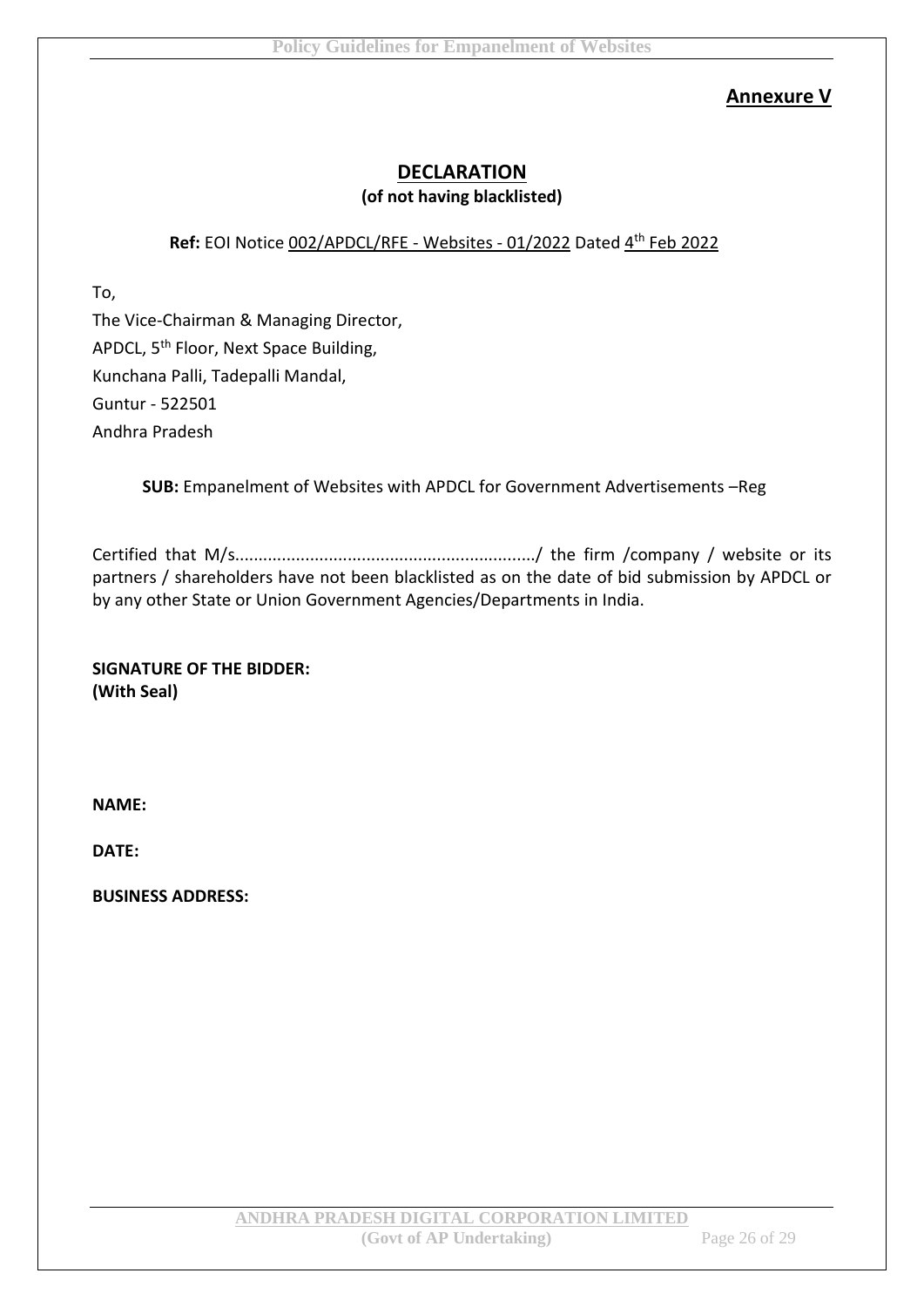# **Annexure VI**

# **DECLARATION (of not having tampered the empaneled document)**

# Ref: EOI Notice 002/APDCL/RFE - Websites - 01/2022 Dated 4<sup>th</sup> Feb 2022

To,

The Vice-Chairman & Managing Director, APDCL, 5<sup>th</sup> Floor, Next Space Building, Kunchana Palli, Tadepalli Mandal, Guntur - 522501 Andhra Pradesh

**SUB:** Empanelment of Websites with APDCL for Government Advertisements –Reg

I/We are the set of the set of the having our office at  $\sim$ do declare that I/We have carefully read all the conditions of empanelment document released by APDCL, for the Empanelment of Websites exclusively for Government Advertisements in Internet Websites as per the conditions.

I/We have downloaded the tender document from the internet site www.ipr.ap.nic.in or www.apdc.ap.gov.in and I / We have not tampered / modified the application document in any manner. In case, if the same is found to be tampered / modified, I/ We understand that my/our application will be summarily rejected, and application will be forfeited and I /We am/are liable to be banned from doing business with APDCL or prosecuted.

**SIGNATURE OF THE BIDDER: (With Seal)**

**NAME:**

**DATE:**

**BUSINESS ADDRESS:**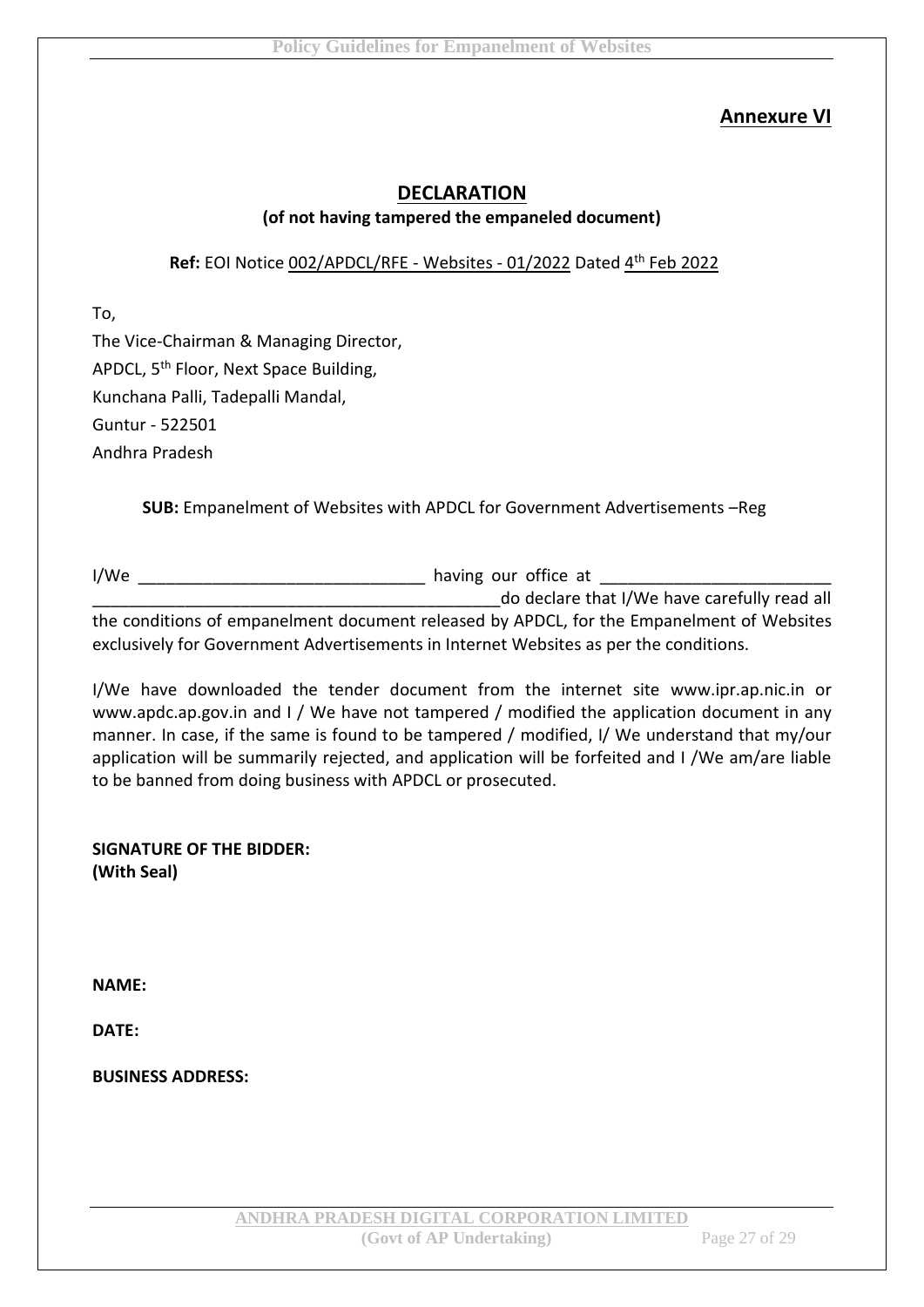# **Annexure VII**

# **Financial Bid - Ad Properties And Quotes**

## **SUB:** Empanelment of Websites with APDCL for Government Advertisements –Reg Ref: EOI Notice 002/APDCL/RFE - Websites - 01/2022 Dated 4<sup>th</sup> Feb 2022

|                                                           | 4 Million and above Unique Users per month |               |                |
|-----------------------------------------------------------|--------------------------------------------|---------------|----------------|
|                                                           | <b>Property</b>                            | Rate (in Rs.) |                |
|                                                           | 300 X 250 Pixels Banner Ad                 |               |                |
| <b>Category A</b><br>(Large)                              | 728 X 90 Pixels Banner                     |               |                |
|                                                           | Fixed Slot (24 hours)                      |               |                |
|                                                           | Video Ads                                  | Rate in Rs.   | (per 5seconds) |
|                                                           | Fixed Video Ads (24-hour slot)             | Rate in Rs.   | (per 5seconds) |
| 2 Million to less than 4 Million Unique Users per month   |                                            |               |                |
|                                                           | <b>Property</b>                            | Rate (in Rs.) |                |
| <b>Category B</b>                                         | 300 X 250 Pixels Banner Ad                 |               |                |
| (Medium)                                                  | 728 X 90 Pixels Banner Ad                  |               |                |
|                                                           | Fixed Slot (24 hours)                      |               |                |
|                                                           | Video Ads                                  | Rate in Rs.   | (per 5seconds) |
|                                                           | Fixed Video Ads (24-hour slot)             | Rate in Rs.   | (per 5seconds) |
| 0.5 Million to less than 2 Million Unique Users per month |                                            |               |                |
|                                                           | Property                                   | Rate (in Rs.) |                |
| <b>Category C</b>                                         | 300 X 250 Pixels Banner Ad                 |               |                |
| (Small)                                                   | 728 X 90 Pixels Banner Ad                  |               |                |
|                                                           | Fixed Slot (24 hours)                      |               |                |
|                                                           | Video Ads                                  | Rate in Rs.   | (per 5seconds) |
|                                                           | Fixed Video Ads (24-hour slot)             | Rate in Rs.   | (per 5seconds) |